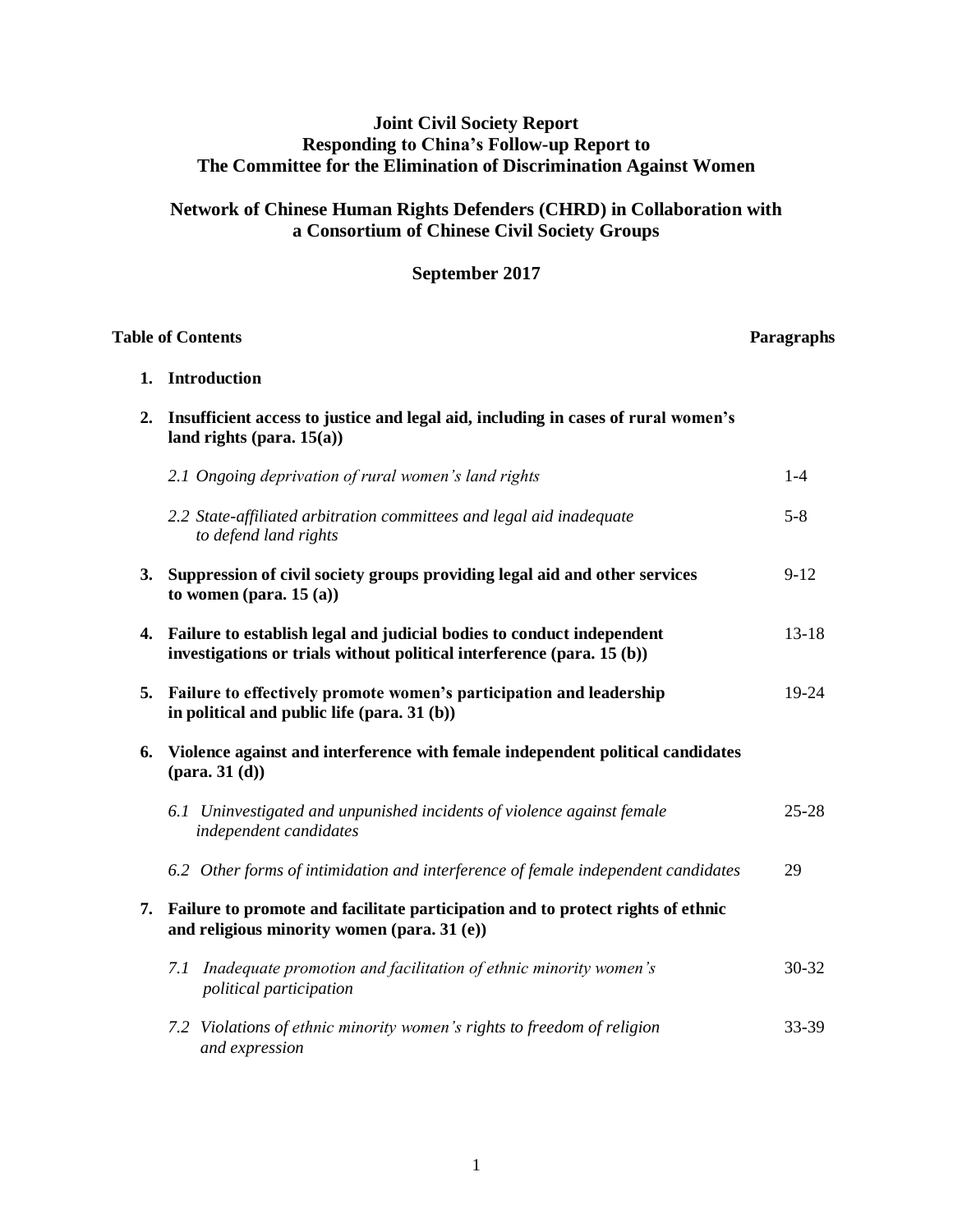# **1. Introduction**

In its November 2014 Concluding Observations (COBs) issued after reviewing China's Combined Seventh and Eighth Periodic Reports, the Committee on the Elimination of Discrimination Against Women (CEDAW) requested the Chinese government submit information and address the Committee's concerns as stipulated in paragraphs 15 and 31 of the COBs. <sup>1</sup> The Chinese government submitted its follow-up report to the Committee on January 10, 2017.<sup>2</sup>

This joint civil society report is intended to respond to the government's report and to provide information to the Committee on the issues of its concern. We have highlighted discrepancies between the government's ongoing practices and its obligations under the Convention on the Elimination of All Forms of Discrimination Against Women. In several areas, the Chinese government's report inadequately addressed the Committee's concerns expressed in the specific paragraphs in the COBs or did not provide substantive evidence to back up assertions. Moreover, the government has not implemented recommendations made by the Committee, including the recommendation to ensure that legal and judicial bodies operate with political independence from the Chinese Communist Party (CCP). We urge the Committee to pursue issues of concern found in the assessment of China's follow-up actions in its "List of Issues," to be sent to the State party prior to the next review.

In some instances, human rights conditions for women in China have not improved or have worsened since the previous review, as observed in the suppression of non-governmental groups that provide services to women; the government's refusal to fully investigate and adequately punish suspects who have attacked independent female candidates in local elections; and the ongoing suppression of religious expression by ethnic minority women. New legislation and regulations introduced or enacted by the State since the 2014 review have not noticeably increased legal protections for women, including on issues of rural women's land rights and the provision of legal aid.

In conducting research for this report, CHRD worked with China-based independent civil society groups and local Chinese activists and lawyers. Their names have been withheld to protect them from government reprisal. We wish to acknowledge their valuable contributions and their courage in cooperating with a UN treaty body in the face of great personal risk.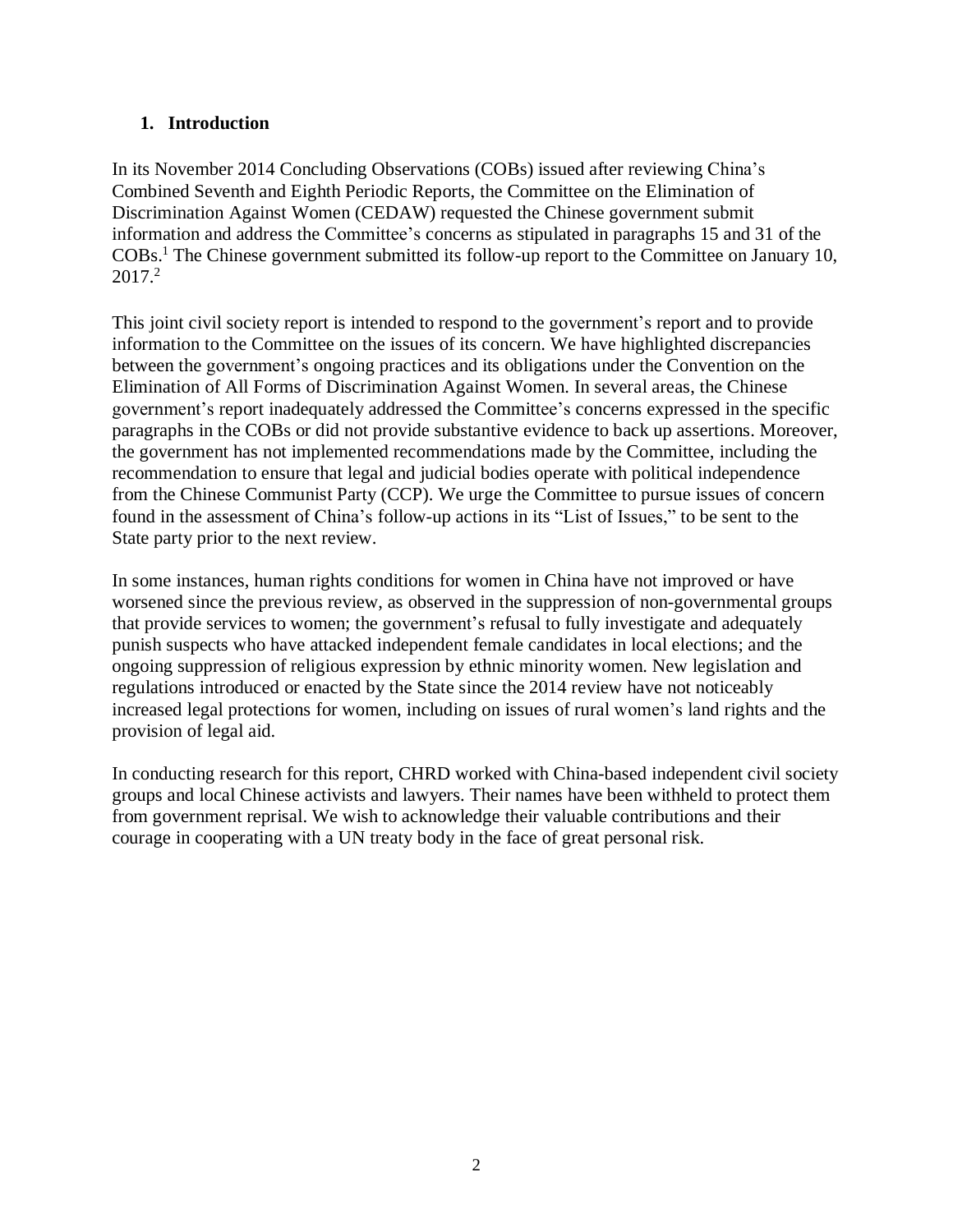# **2. Insufficient access to justice and legal aid, including in cases of rural women's land rights (para. 15 (a))**

### *2.1 Ongoing deprivation of rural women's land rights*

- 1. The government has failed to implement the Committee's recommendation to ensure that women have effective access to justice, including in land rights claims. Government measures "to more effectively safeguard women's land rights,"<sup>3</sup> including laws, policies, and other normative documents, continue to be deficient and remain inadequately enforced, and thus fall short of protecting the land rights of rural women. Recent reports published in China's official media acknowledge the ongoing problem of the lack of protections for rural women's land rights.<sup>4</sup> One measure noted in the government's follow-up report—a joint Opinion<sup>5</sup> issued in 2015 by the government—as well as Chinese laws<sup>6</sup> stipulate that, once married, men and women should have equal land rights. However, local and provincial officials have only sporadically implemented these stipulations, according to recent reports<sup>7</sup> and interviews with lawyers and activists.<sup>8</sup>
- 2. Multiple factors have perpetuated the deprivation of rural women's land rights, especially for women who "marry out" of their home village.<sup>9</sup> Such women lose any household registration (*hukou*) from their place of origin, and they cannot regain that legal status, or the associated protections, if they are later divorced or widowed. Also, rural women's names still often do not appear on land use contracts due to various reasons, <sup>10</sup> including women's lack of awareness of how their rights can be protected through formal contracts, patriarchal attitudes, and discriminatory practices by men that suppress legal interests. <sup>11</sup> In April 2017, Tan Lin, vice-president of the Secretariat of the All-China Women's Federation (ACWF), a State-sponsored "mass" organization, underscored the importance of having women's names written on land contracts as a necessary basic component for protecting their rights.<sup>12</sup>
- 3. The government's follow-up report mentioned "specialized training to defend the rights and interests of women with respect to land contract operations."<sup>13</sup> According to media reports, however, it appears that the ACWF only carries out such training for select local officials from the Ministry of Agriculture and other departments.<sup>14</sup> Moreover, the training content is not readily available, and the trainings are not held in many locations. According to media reports and the State's follow-up report, training sessions only have occurred in a few districts, counties, and cities in a pilot "model" program; hence, they are not likely to have made a significant impact. Those interviewed for this report also have seen no clear indication of the benefits of the training.<sup>15</sup>
- 4. Rural Chinese women often face curtailed land rights due to decisions by "village committees," which are charged with resolving land disputes. These local selfgoverning bodies are typically male-dominated, and they tend to "issue decisions"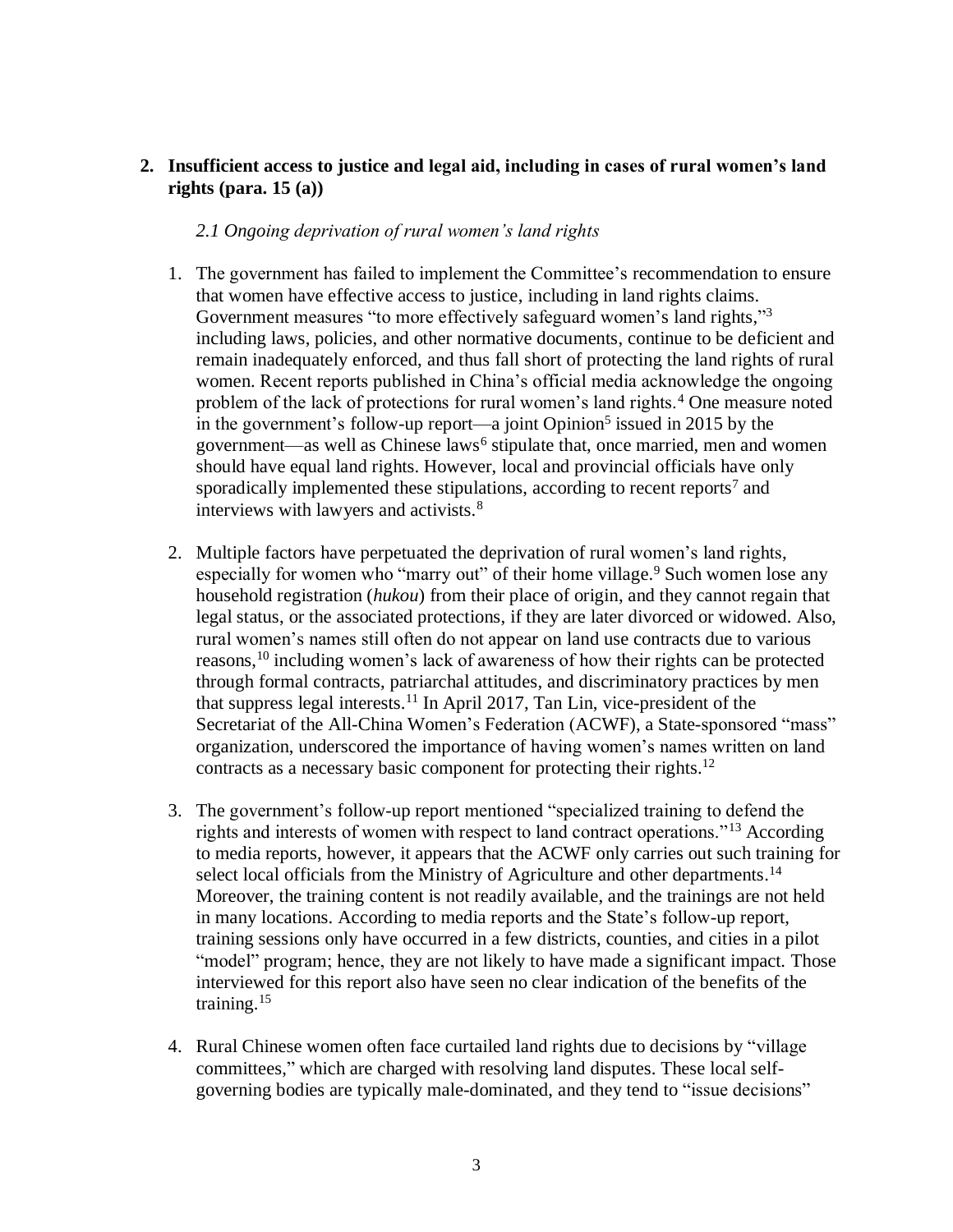based on traditional practices, even in violation of national law. In fact, the village committees, which contract out land owned by the State, have no judicial authority, and should only be able to "mediate" conflicts between parties, according to Chinese law.<sup>16</sup> In a case reported in official Chinese media, a villager, Ms. Ge, lost access to land after a divorce from a Mr. Wang in 2015, even though she and Wang had both signed an agreement granting her access. When Wang remarried, his new wife wanted access to the same land, and the parties took their dispute to the village committee. The committee, after trying unsuccessfully to settle the matter through mediation, eventually issued a "ruling" in the new wife's favor.<sup>17</sup>

### *2.2 State-affiliated arbitration committees and legal aid inadequate to defend land rights*

- 5. In practice, there are no effective channels for a rural Chinese woman to challenge the loss of her land rights, even if she wants to contest a village committee's "decision." The State follow-up report refers to a Chinese law that stipulates "rural land contract arbitration committees" are a channel to seek redress,<sup>18</sup> and are authorized to take up land dispute cases.<sup>19</sup> The report also indicates that a case can be filed directly with a court. However, activists and lawyers interviewed said that "arbitration committees" do not sufficiently protect women's land interests, and that villagers may not even be aware of their existence. <sup>20</sup> Those interviewed also commented that, in general, fighting a land rights decision is futile since decision-making bodies—namely, "arbitration committees" and the courts—function within a mutually reinforcing political structure. In China's political context, these bodies rarely have the citizens' best interests at heart.
- 6. In addition, authorities and government-appointed lawyers are known to discourage women from filing lawsuits with courts. For example, in a case from 2016, a villager from Zhejiang Province who lost access to land (to which she believed she had claims) alleged that she was ridiculed by local officials when she tried to seek out a lawyer to help file a complaint. Lawyers refused to take on her case, reportedly telling her, "out of respect for traditional customs, married rural women should not enjoy any land rights," and that such cases "are not within the scope of cases accepted by courts."<sup>21</sup> Indeed, Chinese courts often turn away lawsuits filed by women against village committee rulings, and have even sent women back to the same committees for review of their cases. 22
- 7. Rural women do not have access to effective legal aid to help them file lawsuits over lost land rights, even though the Chinese government has reportedly increased its spending on legal aid services<sup>23</sup> and raised the number of legal aid cases handled, according to State media.<sup>24</sup> The provision of such aid, especially in rural areas, is still grossly inadequate, and the government itself recognizes the need to better meet women's needs for legal aid.<sup>25</sup> A Chinese lawyer interviewed for this report raised several critical points about the State's system for providing legal aid. The lawyer said that the availability of legal aid is often a formality, and that merely increasing a woman's *access* to aid does not necessarily improve protection of her rights. In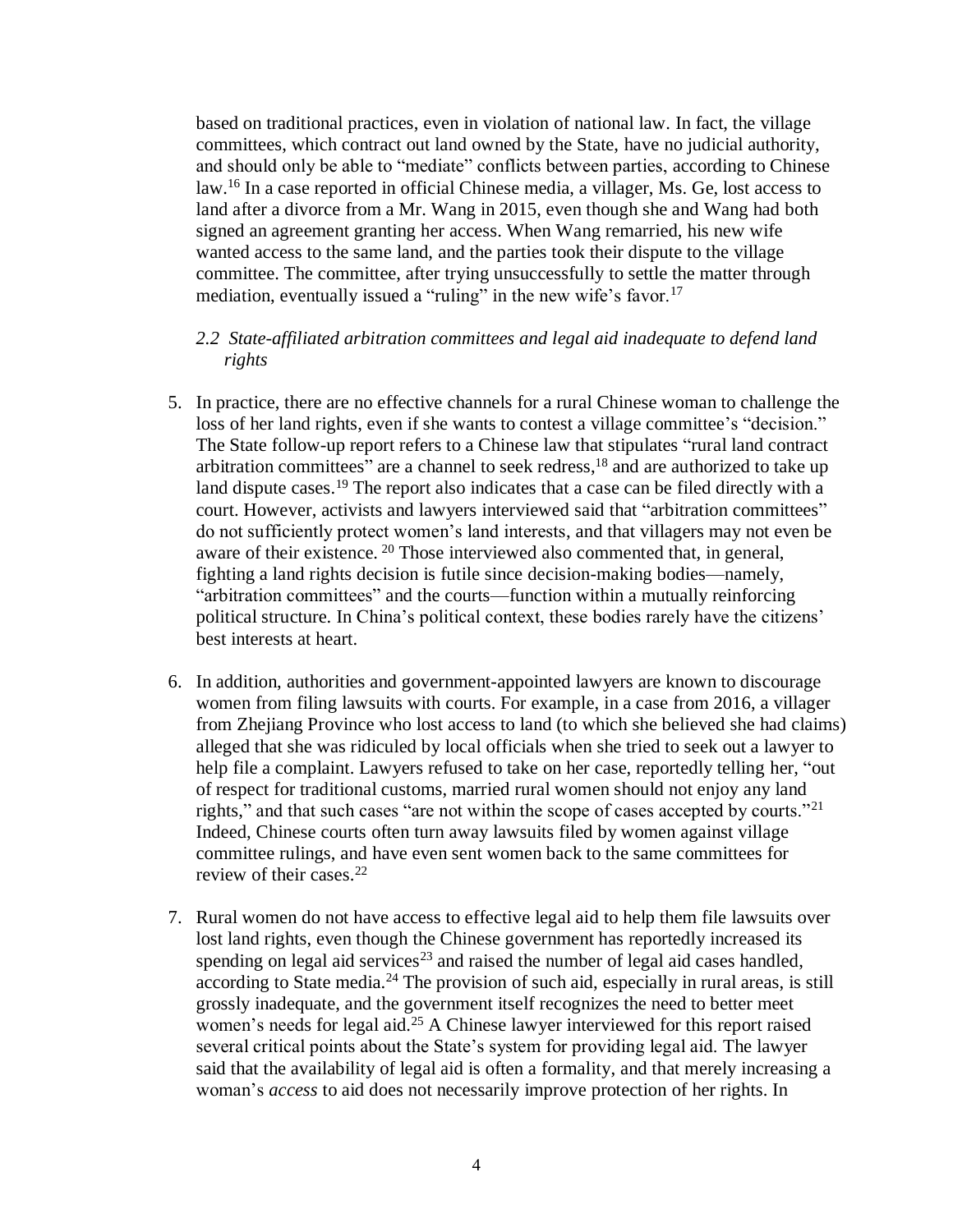addition, the lawyer explained how conditions both in China's courts and with lawyers' low compensation lead to ineffective provision of legal aid, and that justice bureaus assign most legal aid cases to lawyers who maintain "good relations" with State judiciary organs and do not challenge the legal system.<sup>26</sup>

8. Rural women who are unable to obtain compensation for lost land through local mechanisms often resort to "petitioning" (presenting personal grievances) to government or Chinese Communist Party (CCP) organs. Although China's complaint system is rarely effective for seeking justice, citizens continue to utilize it because of the lack of alternatives. The act of petitioning itself leaves women vulnerable to rights violations, including arbitrary detention, torture, and enforced disappearance at the hands of State agents tasked to stop and intercept petitioners.<sup>27</sup>

## **3. Suppression of civil society groups providing legal aid and other services to women (para. 15 (a))**

- 9. Counter to claims in the State's follow-up report, Chinese authorities have not "supported non-governmental organizations or their efforts to provide legal aid services to women."<sup>28</sup> Instead, as referenced in the report, the government has supported some groups through a "public interest lottery legal aid fund," but according to measures for implementing this project, the State-affiliated ACWF selects the local Women's Federation groups that can be involved and benefit from project funds.<sup>29</sup> In contrast, Chinese authorities have targeted for persecution organizations that work independently of the State, including those defending women's rights. For example, in February 2016, authorities forced the closure of the Beijing Zhongze Women's Legal Counseling Service Center, which for over two decades had provided legal assistance to women in tens of thousands of cases. The group's shutdown, according to China's State media, was due to a government investigation into suspected funding from the overseas-based Ford Foundation.<sup>30</sup> Besides providing direct legal services to women, the Center had produced publications on litigation involving women's rights, rural women's political issues, and gender discrimination in the workplace.<sup>31</sup>
- 10. Since the 2014 review, the government has suppressed with greater intensity women's rights advocates,<sup>32</sup> including female NGO personnel. In March 2015, authorities criminally detained five Chinese female activists who had planned to raise awareness about sexual harassment on public transportation by distributing stickers and pamphlets on March 8, International Women's Day. The women—Li Tingting (李婷婷), Wang Man (王曼), Wei Tingting (韦婷婷), Wu Rongrong (武嵘嵘), and Zheng Churan (郑楚然)—all were associated with independent groups focusing on women's rights and LGBT issues. After a domestic and international outcry, the women were let go in early April 2015, on "bail awaiting further investigation." Under this status, however, criminal charges against the women were not dropped, and they continued to face formal police restrictions for a year. The case of the "Five Feminists," as they became known, marked a new level of government intolerance for groups working on women's rights issues; previously, State media had in fact lauded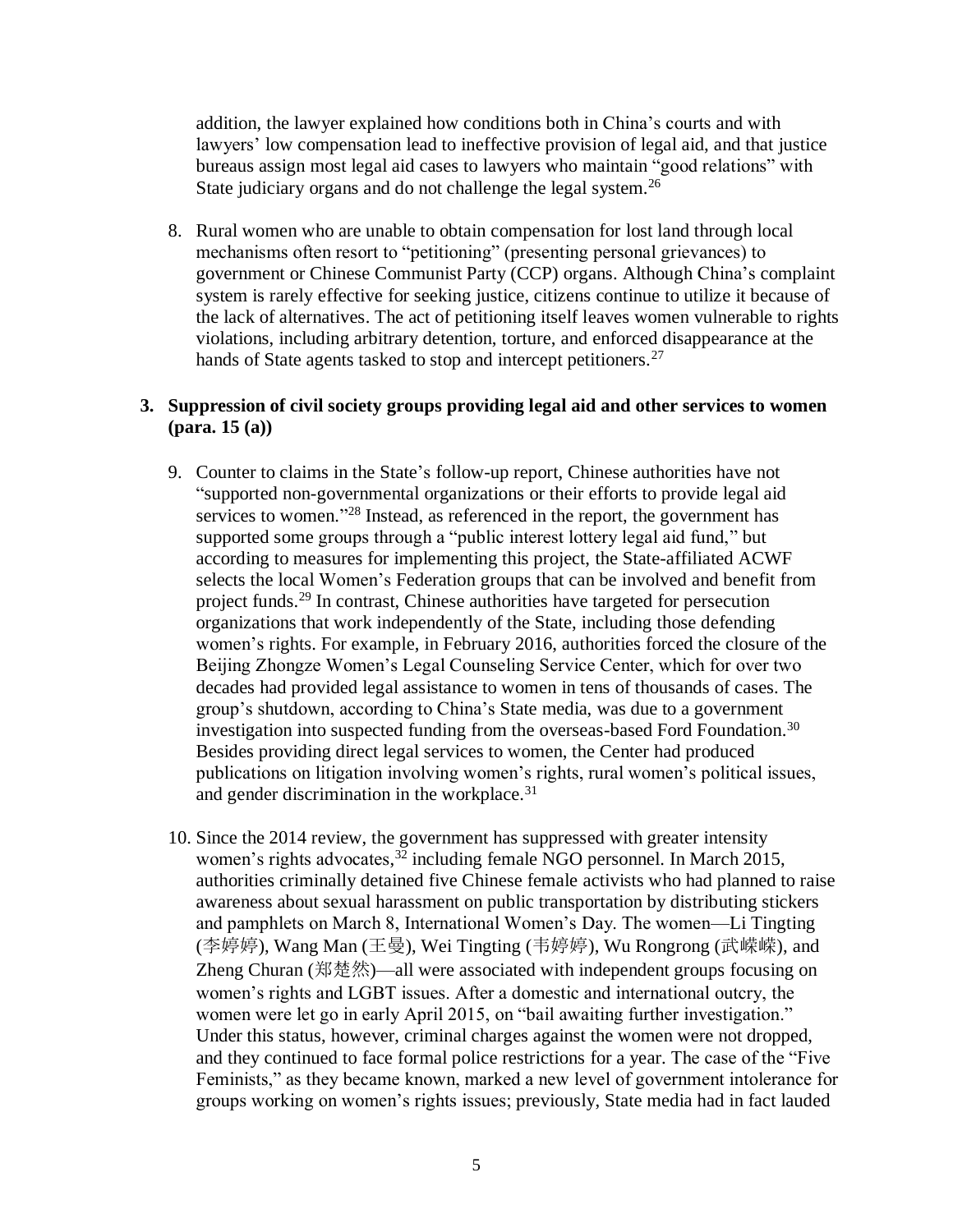some of these very women for their advocacy work.<sup>33</sup> Though bail conditions were lifted on these five activists in the spring of 2016, they have continued to be subjected to police surveillance and harassment, <sup>34</sup> as have other women's rights advocates.

- 11. While the Five Feminists were in custody in 2015, authorities raided a group with which some of the women were affiliated—the Beijing Yirenping Center, a public health and anti-discrimination NGO, whose operations have been drastically reduced. In May 2015, police forced the closure of the Weizhiming Women's Center in Hangzhou. Weizhiming, which Wu Rongrong had founded and for which Zheng Churan had worked, had run campaigns against gender discrimination in the labor market, violence against women, and sexual harassment on public transport.<sup>35</sup>
- 12. Two new laws in China—the Charity Law (adopted March 2016) and the Overseas NGO Domestic Activities Management Law (adopted April 2016)—have placed severe limitations on the operations of Chinese NGOs, potentially including those that have provided legal aid or assistance to women. The two laws have tightened rules about raising money and seeking other forms of operational support, thus weakening or eliminating some groups' capacity to provide legal assistance and other program services. Under the Charity Law, tighter restrictions on overseas funding of civil society groups have led to the closure of some legal aid institutions. Already under threat from authorities even before these laws went into effect, a Chinese foundation that had provided travel funding for lawyers who largely handle legal aid cases closed its doors in March 2016. 36

#### **4. Failure to establish legal and judicial bodies to conduct independent investigations or trials without political interference (para. 15 (b))**

13. China does not have independent legal and judicial organs, and the Chinese Communist Party continues to interfere in court cases and judicial procedures. Realities on the ground contrast with government claims in the State follow-up report, that it has "bolstered the rule of law in China," and that the government has ensured that "the power to conduct trials and inspections is exercised independently and fairly in accordance with the law."<sup>37</sup> Adopted regulations and issued opinions by central authorities, as mentioned in the follow-up report, <sup>38</sup> do include some progressive language about reducing government interference, but they have not changed the fundamental reality that law-enforcement, procuratorial, and judicial bodies function under the control of the CCP. <sup>39</sup> As stated in the follow-up report, rules issued in early 2015 by the Central Politics and Law Committee state that "no official is allowed to ask judicial organs to violate their professional responsibilities or procedures for handling case as determined by the law."<sup>40</sup> However, this language indicates that the rules do not explicitly forbid officials from requesting judges handle cases in certain ways. In fact, a wave of resignations of judges reportedly was tied in 2015 to complaints about State interference in their work.<sup>41</sup> Zhou Oiang, the Chief Justice and President of the Supreme People's Court, has even emphasized that China should "resist" building an autonomous criminal justice system; as reported in State media in January 2017, he said that courts should "firmly resist" judicial independence and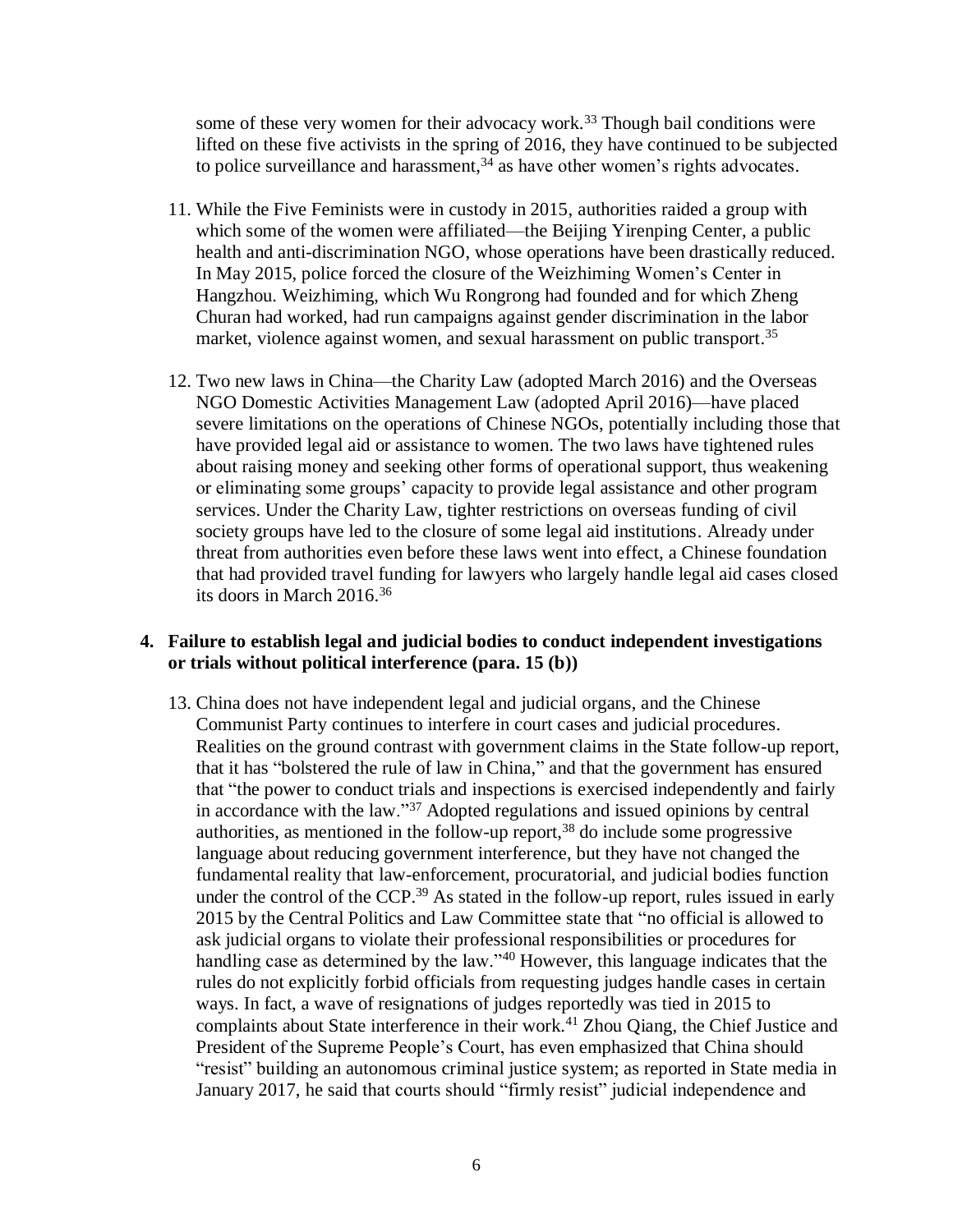other "western" ideologies that "threaten the leadership of the ruling Communist Party," including such "western" ideas as "constitutional democracy" and "separation of powers."<sup>42</sup>

- 14. Politics and Law Committees (PLCs), which are CCP organizations at each administrative level, interfere in legal and judicial affairs by issuing instructions to court authorities on the handling of cases. <sup>43</sup> PLCs function in this manner despite the government's assertion made to the UN Committee against Torture (CAT) in 2015, that the PLCs do not "directly" take part in investigations or make concrete suggestions regarding judicial decisions. The government itself noted to CAT that PLCs "coordinate the work of judicial bodies" and "lead in handling affairs according to the law," while assuming other roles in the legal and judicial systems.<sup>44</sup> A CCP report titled "Ruling According to the Law," which was issued in October 2014 after the CCP's Fourth Plenum, affirmed the position that PLCs should ensure the "political direction" of work within the justice system.<sup>45</sup>
- 15. The fact that China's law-enforcement, procuratorial, and judicial bodies do not function independently is clearly demonstrated in the ways in which government authorities handle "politically sensitive" cases involving HRDs, including female defenders. In such cases, the behavior of government organs aligns with a statement reportedly made in March 2014 by Meng Jianzhu, secretary of the Communist Party Central Committee Political and Legal Affairs Commission, who said that the CCP has final control over outcomes in "politically sensitive" cases.<sup>46</sup>
- 16. State interference in the judiciary and violations of the presumption of innocence principle are evident in cases of women HRDs detained in July 2015 in the widespread crackdown on China's human rights lawyers.<sup>47</sup> In one case, Wang Yu ( $\pm$  $\hat{F}$ ),<sup>48</sup> a female human rights lawyer, was subjected to a State media smear campaign, which made her appear guilty of crimes and effectively tried her in the court of public opinion. On July 19, 2015, just days after Wang was taken into custody, an official Xinhua news report labelled Wang a "criminal" and accused her employer, the Beijing Fengrui Law Firm, of being a "criminal syndicate" serving as a platform for masterminding illegal activities to "incite social disorder" and "gain profits."<sup>49</sup> After Wang was held incommunicado for a year, authorities released her on bail in July 2016. Soon after, a Hong Kong newspaper (apparently with State permission to speak to Wang) published an interview in which she denounced her lawyerly work and gave a so-called "confession," which was widely believed to have been coerced. After being released on bail in July 2016, Wang lived under strict police control with her family in Inner Mongolia. In July 2017, police officially lifted her bail conditions but she and her family are still living under tight surveillance.
- 17. The case of Zhao Wei (赵威),<sup>50</sup> a legal assistant to detained human rights lawyer Li Heping (李和平),<sup>51</sup> also was marked by political interference and a coerced confession, and highlighted the non-independence of law-enforcement organs. Zhao's lawyer has maintained that China's Ministry of Public Security directed the investigation in her case, even though the Hexi District Public Security Bureau in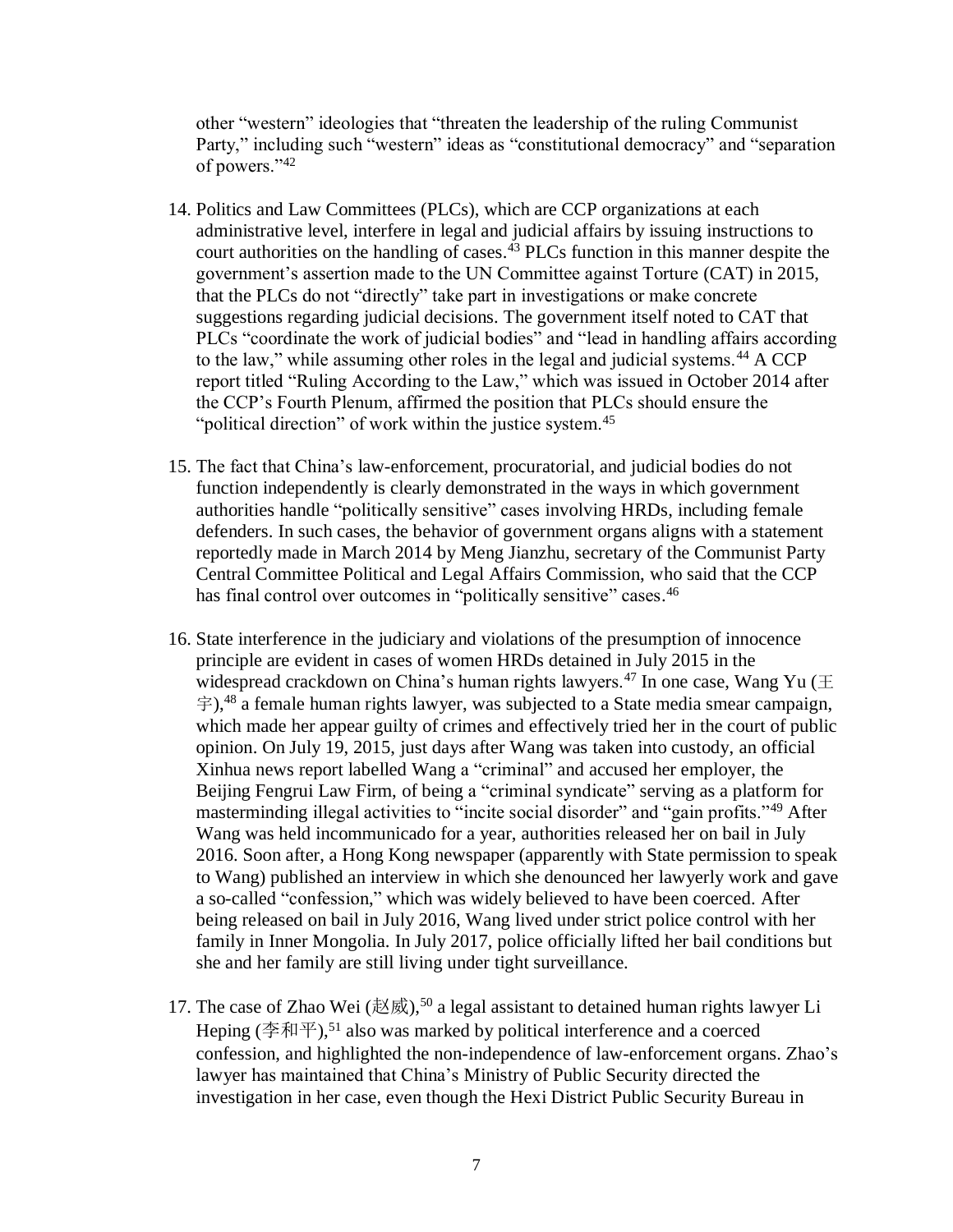Tianjin Municipality said that their officers were handling it. The lawyer has also said that Tianjin authorities unconditionally followed the orders of CCP-controlled organs in detaining Zhao and obstructing her access to legal counsel.<sup>52</sup> On July 7, 2016, authorities announced that Zhao had "admitted" to criminal activity and was released on "bail pending further investigation." Soon after, a "confession" by Zhao and an expression of "regret" for her activism appeared on her social media accounts; however, it was believed that Zhao, if she had indeed posted these thoughts, had done so only under police pressure.<sup>53</sup> On May 1, 2017, a published statement attributed to Zhao described abuse that she had suffered in detention, including coercion from authorities that led to her "confession."<sup>54</sup>

18. The CCP and local officials regularly interfere in judicial actions involving the suppression of Falun Gong, the banned spiritual practice. The main purpose of the government organ known as the "610 Office," an extrajudicial body linked to the Central Politics and Law Committee, is to handle cases involving Falun Gong practitioners. <sup>55</sup> Chinese lawyers who have defended these practitioners have reported that local "610 Offices" "control and manipulate [sensitive cases] from behind the scenes," and even decide verdicts.<sup>56</sup> In recent years, "610 Offices," by exerting pressure on courts, have reportedly played a role in the decisions to detain and prosecute female Falun Gong practitioners who are now serving lengthy prison sentences, including Zou Wenyu (邹稳玉) of Hunan Province, who was sentenced to three years in prison on August 17, 2016,<sup>57</sup> and Gong Baomei (宫宝美) of Anhui Province, given seven years on May 18, 2015.<sup>58</sup>

# 5. **Failure to effectively promote** women's participation and leadership in political and public life **(para. 31 (b))**

- 19. China has largely failed to "accelerate women's full and equal participation in elected and appointed bodies," and thus has not implemented the Committee's recommendation. Although the State said in its follow-up report that it has "actively implemented quotas and other temporary special measures in order to promote women's participation in politics,"<sup>59</sup> the government has not promoted women's participation as decision-makers in government agencies or the CCP. The government follow-up report stated that, in 2015, 51.9 percent of the people working for central (and directly affiliated) government agencies were women, but it did not indicate if these women were in decision-making roles.
- 20. Women remain underrepresented, especially at the highest levels of CCP and government leadership, as China has consistently failed to meet the 30 percent goal for women's participation in government and political agencies, which was set by States in the 1995 Beijing Declaration and Platform for Action and reiterated in China's 2011-2020 Women's Development Program.<sup>60</sup> As of August 2017, there are only two female heads of the 25 ministry-level agencies<sup>61</sup> and no women provinciallevel CCP secretaries. There has never been a woman on the Communist Party Politburo Standing Committee (the smallest and highest-level Party body). The current politburo (the second-highest body) currently has two women, selected in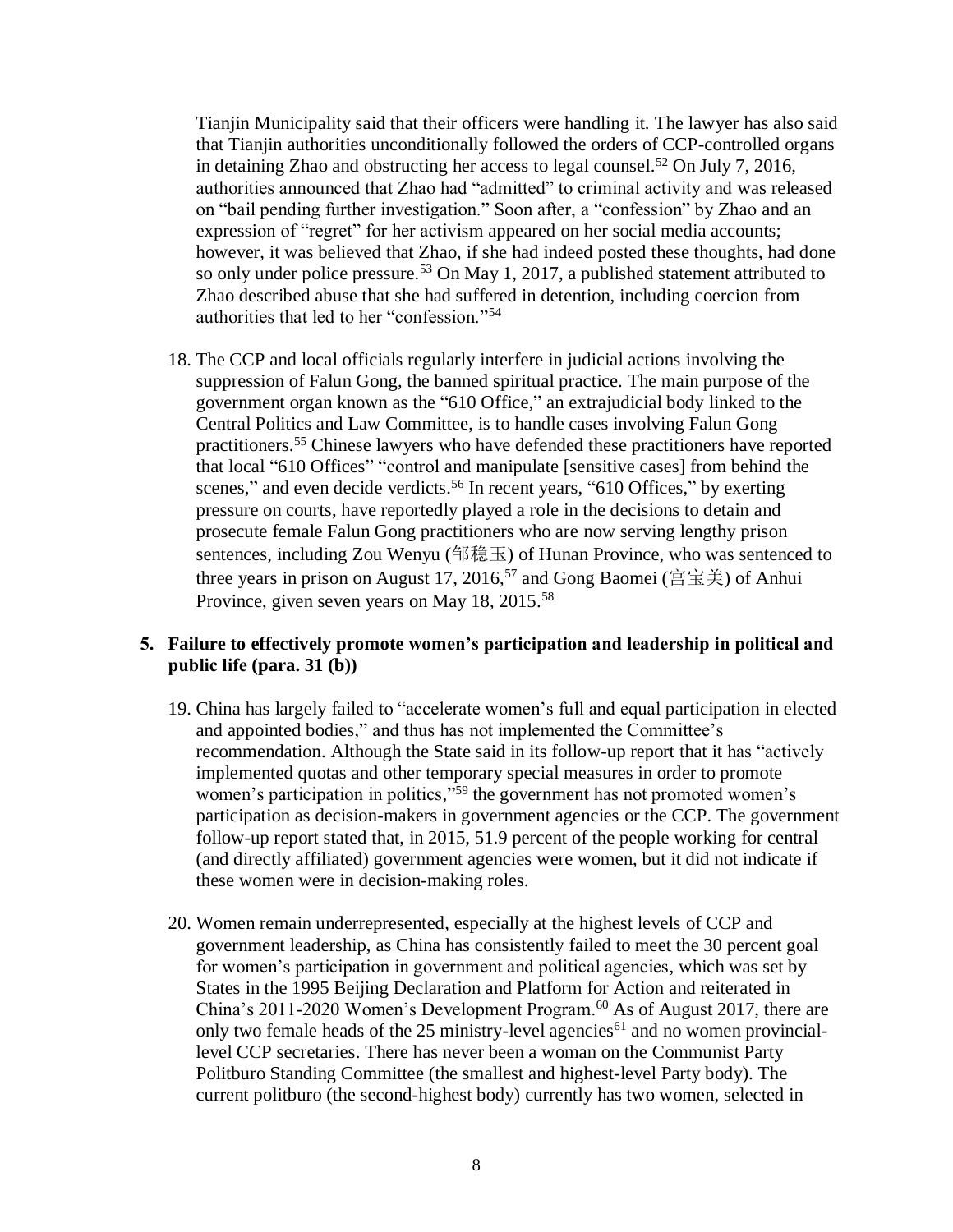2012. The percentage of females on the  $18<sup>th</sup>$  Central Committee (the third-highest body, and including full and alternate members) stands at 8.8 percent, a decrease from the previous Central Committee (10 percent). 62

- 21. Since the previous CEDAW review, Chinese authorities have failed to amend laws to promote increased participation by women in legislative bodies at both national and local levels. In 2015, authorities revised China's Election Law, which regulates people's congress elections, but legislators did not change the wording of relevant stipulations. Language related to female representation was amended in 2004 and remained the same in the 2015 version; the language lacks specific measurable targets for women deputies. Instead, it only stipulates that "[a]mong the deputies to the National People's Congress and local people's congresses at various levels, there shall be an *appropriate number* of women deputies, and the proportion thereof shall be *raised gradually*."<sup>63</sup>
- 22. Women are underrepresented in China's national-level legislative and advisory bodies. The percentage of women in the National People's Congress (NPC) has hovered around 21 percent since the late 1970s, according to Chinese government data.<sup>64</sup> Currently, in the  $12<sup>th</sup>$  NPC (2013-2018), women delegates hold 23.4 percent of the seats and 15.5 percent of the NPC Standing Committee positions. The percentage of women in the advisory body, the Chinese People's Political Consultative Conference (CPPCC), is even lower; women hold just 17.8 percent of the total seats, and only 11.8 percent of the CPPCC Standing Committee positions.<sup>65</sup> Moreover, the 12<sup>th</sup> NPC's "decision" on representation for the next NPC<sup>66</sup> merely states the "proportion of women representatives" in the next NPC (2018-2023) "*will be higher* than in the previous National People's Congress."<sup>67</sup>
- 23. At the local level, female representation on village committees has been far below that of males, and official goals are set low and are still not met. China's Organic Law on Villagers Committees stipulates that these committees "should" have women members, and that women "should" make up at least one-third of the total number of committee representatives. <sup>68</sup> The percentage of women in village committees falls short of these targets, and has not changed substantially since the early 1990s. According to government data, in 2014, the national average percentage of women on village committees was 22.8 percent, an increase of just  $1.8$  percent from 1993.<sup>69</sup> One CPPCC delegate noted that, in some provinces, women's representation on village committees had not reached 20 percent. Grassroots reports from within China note that, in violation of the standards prescribed in law and policies, some village committees have no women representatives at all.<sup>70</sup> In China's most recent Human Rights Action Plan, issued in 2016, the government had pledged that, by 2020, women members "should" make up 10 percent or more of village committee chairpersons and 30 percent or more of the total number of committee members.<sup>71</sup>
- 24. In addition, the pervasive practice of women taking on local political roles that are stereotypically gender-specific remains problematic. For instance, a CPPCC delegate noted that women on village committees mostly focus on issues related to family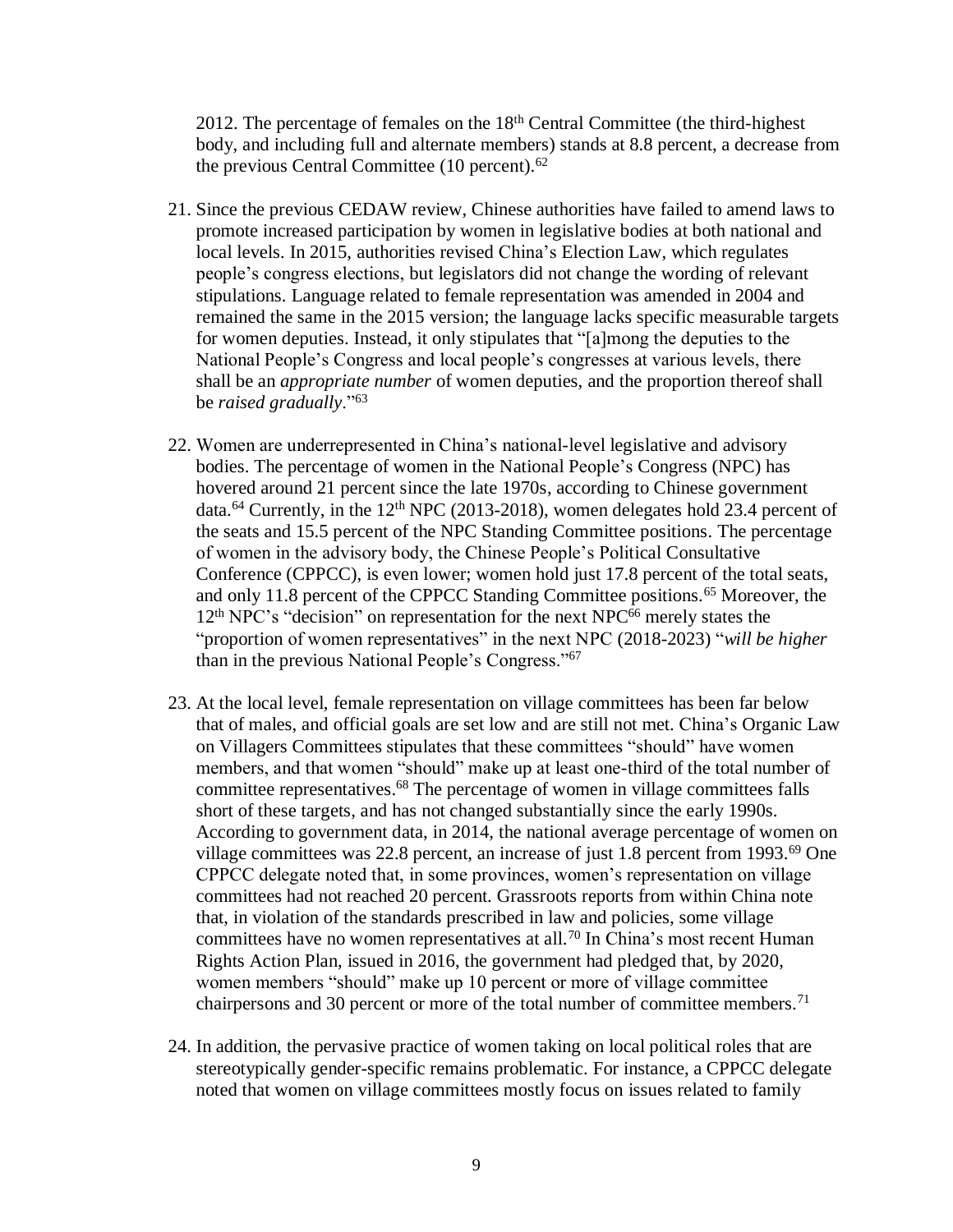planning.<sup>72</sup> Women have also tended to have large representation on urban resident committees with little political influence, which is believed to be the main reason women have traditionally dominated them.<sup>73</sup> In 2014, women occupied 48.9 percent of positions in these committees.<sup>74</sup> However, the duties of these committees, such as mediating family disputes and delivering government information, are not considered politically significant, and committee members have tended to be older women.<sup>75</sup>

# **6. Violence against and interference with female independent political candidates (para. 31 (d))**

*6.1 Lack of investigation or accountability for violence against female independent candidates*

- 25. China has failed to "thoroughly investigate allegations of violence and abuse against women who stand for election as independent candidates and ensure that the perpetrators are prosecuted and adequately punished," and thus has not implemented the Committee's recommendation. The government's follow-up report did not even address this concern. Since 2014, the government has not held suspected government personnel or hired thugs criminally accountable for alleged violence and abuse against independent (non-CCP) female candidates, even when investigations have reportedly taken place. In addition, women whose cases were previously reported to the Committee continue to face persecution.<sup>76</sup> The persistent lack of government accountability can be observed in the following cases.
- 26. On November 1, 2016, Wang Yicui (王义翠), of Neijiang City in Sichuan Province, was beaten and verbally abused by local government officials, after she tried to register to run for a seat in her local People's Congress. Officials physically blocked Ms. Wang from registering and then beat her when she began to photograph them. Wang was accused of "obstructing elections" and had to be hospitalized to recover from soft-tissue injuries that she sustained in the assault.<sup>77</sup> After she left the hospital, Wang petitioned over her mistreatment in front of the Neijiang City government building, but police dragged her away, and no known investigation into her complaint has taken place.<sup>78</sup>
- 27. On November 9, 2016, Li Meiqing (李美青) of Fengtai District, Beijing Municipality, was beaten by individuals (believed to be thugs hired by the local village committee) after she had campaigned as an independent candidate. Ms. Li sustained several injuries in the attack. On April 1, 2017, reportedly the same group of individuals beat Li again, resulting in large welts on her forehead.<sup>79</sup> In May 2017, two suspects from that incident received 15-day administrative detentions—light punishments considering the severity of the attack and Li's injuries—but the main instigator was neither taken into custody nor held accountable in any way.<sup>80</sup>
- 28. Of three cases of violence against female NPC candidates previously reported to the Committee, two are not known to have been investigated, and suspected perpetrators in a third case were not punished. (Victims or their families or lawyers filed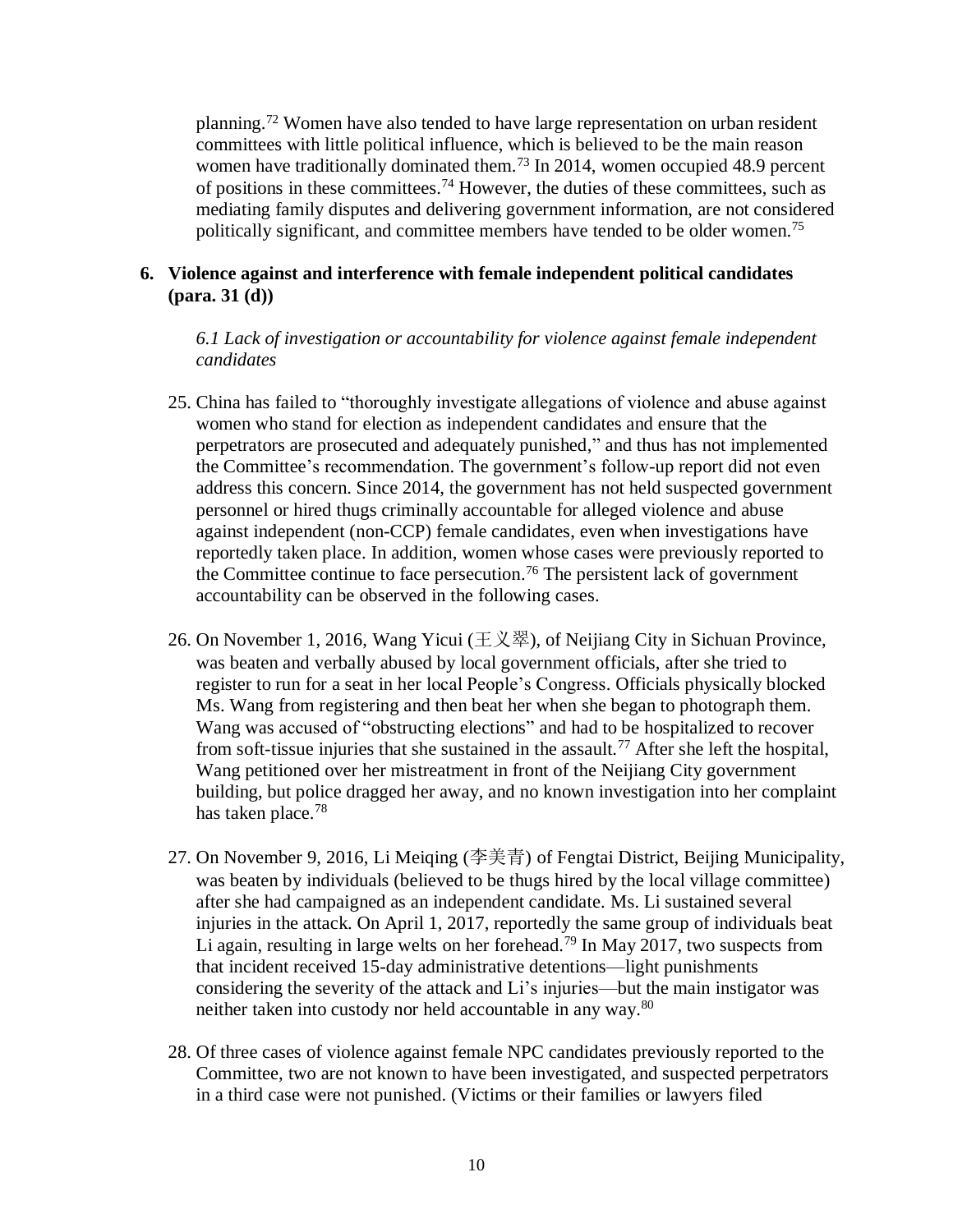complaints with police in all three cases.) Authorities did not provide any response to complaints in the cases of activists Liu Ping (刘萍)<sup>81</sup> and Li Biyun (李碧云), <sup>82</sup> who both continue to face State persecution at the time of this submission. Liu Ping, from Xinyu City, Jiangxi Province, is serving a 6.5-year prison sentence since being convicted of three crimes on June 19, 2014. She has been deprived of medical treatment in prison, a form of torture reported in many cases of incarcerated human rights defenders in China. <sup>83</sup> Li Biyun, though she has not been in police custody since December 2014, has also been subjected to ongoing abuses since that time, including house arrest, police intimidation, and physical assaults.<sup>84</sup> Authorities did investigate a third case—a vicious attack against independent candidate Ms. Gan Xingyan (干兴艳) by security guards in Sichuan Province in February 2012—but alleged suspects in her assault did not receive any punishment. 85

#### *6.2 Other forms of intimidation and interference of female independent candidates*

29. In addition to the above cases involving violence, authorities have intimidated independent female candidates with the purpose of interfering with their campaigns and to prevent them from running for election. In reported cases during local People's Congress elections held in China in 2016-17, plainclothes police and hired thugs blocked female candidates from leaving their homes to take part in campaign events, to gather with other fellow candidates, or to give interviews to journalists. Women subjected to such intimidation and interference include: Ye Jinghuan (野靖环),  $86$ Yang Lingyun (杨凌云),<sup>87</sup> Fan Sujun (范素君),<sup>88</sup> Liu Huizhen (刘惠珍),<sup>89</sup> all residents of Beijing; Wu Lijuan (伍立娟)<sup>90</sup> of Hubei Province; and Jiang Chengfen (姜成芬) <sup>91</sup> of Sichuan Province.

### **7. Failure to promote and facilitate political participation and to protect rights of ethnic and religious minority women (para. 31 (e))**

### *7.1 Inadequate promotion and facilitation of ethnic minority women's political participation*

30. The Chinese government has not "safeguarded the rights of ethnic minority women to participate in and manage State and social affairs,"<sup>92</sup> as it claims in its follow-up report. The government has failed to promote and facilitate the political participation of ethnic and religious minority women, and has thus not implemented the Committee's recommendation. For example, authorities in the Tibet Autonomous Region (TAR) have interfered with village and People's Congress elections on both political and religious grounds. In 2014, CCP authorities in Ngari Prefecture drew up strict rules for eligibility for individuals to become village committee candidates. The provisions specified that candidates must be "politically trustworthy" (i.e., be CCP members) and excluded individuals who had attended religious gatherings abroad that were organized by the Dalai Lama, or those who had "overseas connections" or even "communicated overseas." <sup>93</sup> Such restrictions undermine Tibetan women's opportunities for political participation. Moreover, Tibetan women face barriers to even becoming CCP cadres; according to an ethnic Tibetan activist interviewed, some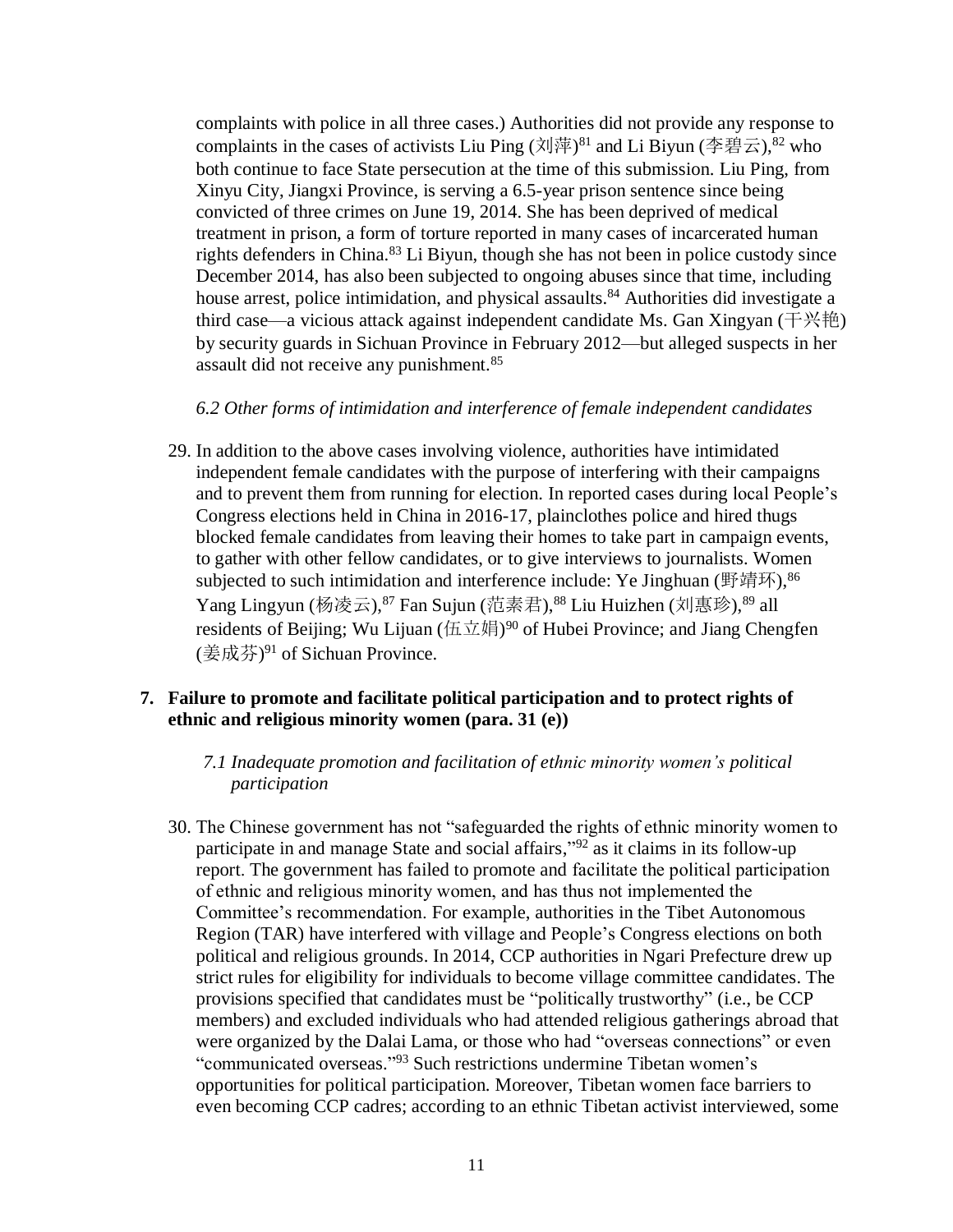villages with a high concentration of Tibetans do not have even one Tibetan woman serving as a Party cadre.<sup>94</sup>

- 31. Ethnic minority women are vastly underrepresented on the highest levels of CCP and government leadership in China's five autonomous regions, even though these areas have large percentages of minorities in their populations. On the regional level, the Xinjiang Uyghur Autonomous Region (XUAR) and the Guangxi Zhuang Autonomous Region do not have a single ethnic minority female serving as a CCP chairperson or vice chairperson, nor as a government secretary or vice secretary. The Inner Mongolia Autonomous Region has two ethnic Mongolian females in the regional government (of nine total chairs and vice chairs) and one ethnic Mongolian female on its CCP Standing Committee (of 13 positions). The Ningxia Hui Autonomous Regional Government has one ethnic Hui chairwomen (of eight total chairs and vice chairs) and one ethnic Hui female vice secretary on its CCP Standing Committee (of 12 positions). The TAR Government has one ethnic Tibetan female among its 14 total chairs and vice chairs. 95
- 32. In its follow-up report, the government did not provide information that allows for assessment of purported efforts to increase ethnic minority women's political participation. Specifically, the lack of data and transparency, including about the results of local elections in China, makes it difficult to measure minority women's political participation.<sup>96</sup> While ethnic minority women are known to have been elected as local People's Congress representatives, activists who conducted research for this submission found that the government does not publicly release election results disaggregated by both candidates' ethnicity and gender. According to one activist, academic studies in China focusing on local elections also do not include disaggregated data because of government opacity. Other activists interviewed believe that the apparent absence of public information may partly be due to the "political sensitivity" of ethnic minority areas, and said that even searching for such data can present personal risks.<sup>97</sup>

### *7.2 Violations of religious and expression rights of ethnic minority women*

- 33. Contrary to the State's claim in the follow-up report, "that the Government has protected freedom of religion or belief for ethnic minority women,"<sup>98</sup> government authorities have continued to deprive such women the free exercise of these rights, especially Tibetans in the TAR (and other parts of western China) and Uyghur Muslims in Xinjiang. On both regional and national levels, authorities have enacted laws and regulations that target religious freedoms on ethnic grounds.<sup>99</sup>
- 34. As part of the government's "anti-terror" propaganda campaign against "Islamic extremism" in the XUAR, officials across the region have standardized and expanded regulations on youth and children's participation in religious life, after rules had been previously enforced only in certain locations. Regulations enacted in November 2016 allow Xinjiang police to jail people for "encouraging" or "forcing" youth to take part in religious activities.<sup>100</sup> These rules supplement regulations put in place in specific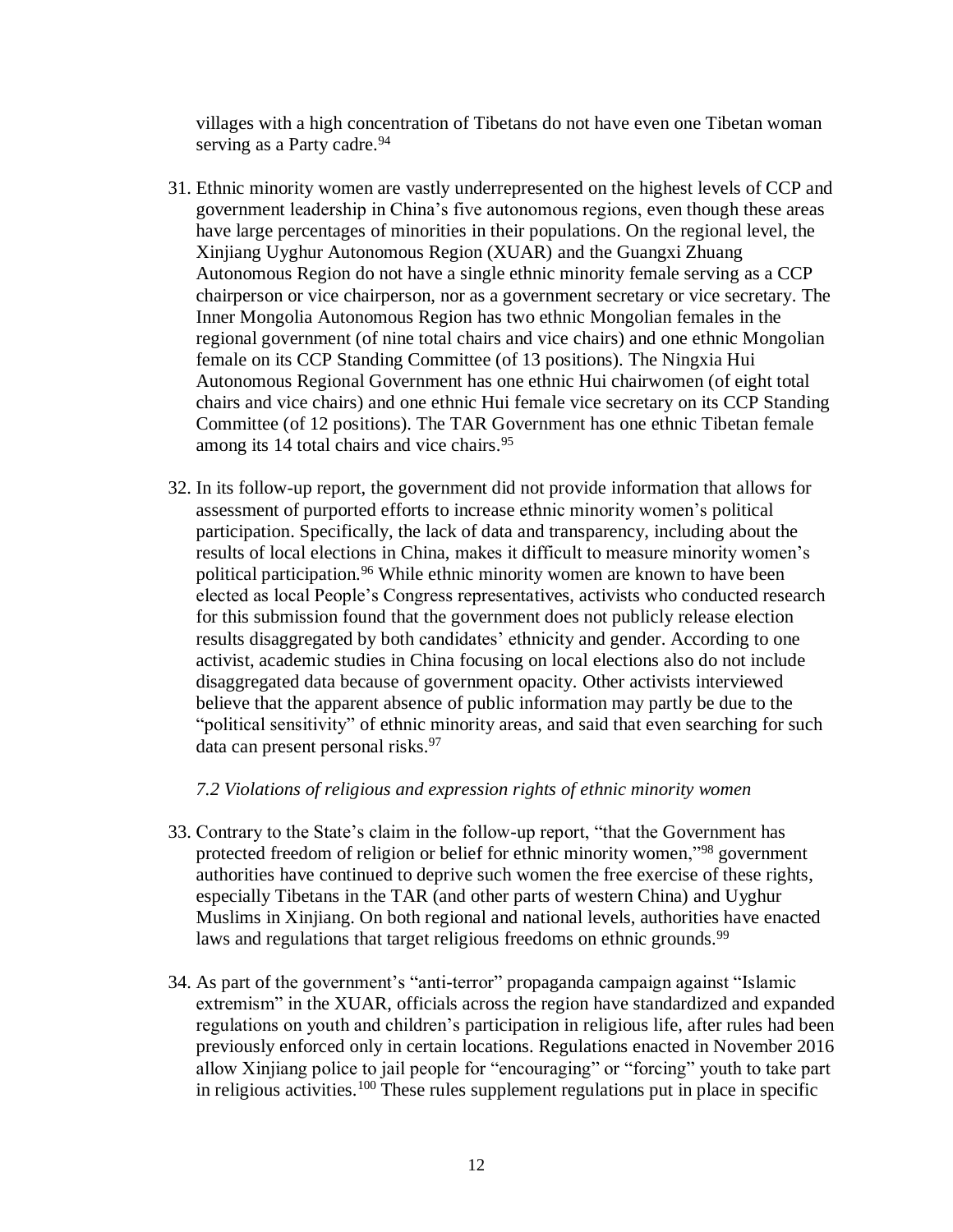prefectures in Xinjiang in October 2014, which already had restricted young Muslims' religious practices and prescribed detention for adults who brought Islamic religious materials home for their children.<sup>101</sup> In addition, China's Counter-Terrorism Law (adopted December  $2015$ )<sup>102</sup> can potentially criminalize peaceful activities of Uyghurs and Tibetans by allowing criminal prosecution of these ethnic minorities on charges related to "terrorism."<sup>103</sup>

- 35. Muslim women in China, particularly in the XUAR, are subject to legal restrictions on their religious practice and customs. Regulations that went into effect in Xinjiang on April 1, 2017, prohibit the "wearing or forcing others to wear full-face coverings." <sup>104</sup> In Urumqi, Xinjiang's capital city, officials had implemented a similar directive in 2015 to ban full-face and full-body coverings in all public places.<sup>105</sup> In March 2015, a Xinjiang court sentenced a woman in Kashgar City to two years in prison for wearing a face-covering veil.<sup>106</sup> International media reported in September 2017 that a Uyghur woman, Horigul Nasir, had received a 10-year prison sentence in Xinjiang, a punishment apparently related to a claim that she was encouraging fellow Muslim women to wear headscarves. $107$
- 36. In addition, Muslim women face restricted freedom of movement both inside and outside China. Even though the State's report asserts the government "has safeguarded the right of Muslim women to participate equally in pilgrimage activities,"<sup>108</sup> their freedom of movement for such trips is still limited, partly because Chinese government officials both organize and monitor the pilgrimages.<sup>109</sup> Since 2015, the Chinese government also has reportedly pressured governments of other countries, such as Thailand and Egypt, into forcibly deporting hundreds of Uyghurs to China. Many of these Uyghurs, who include women and children, had gone abroad to evade religious and ethnic persecution.<sup>110</sup>
- 37. As the Chinese government has increased its suppression of free expression, including via online communications,  $^{111}$  disseminating information about Islam via cyberspace can be grounds for criminal suspicion. In one case, a Uyghur Muslim woman was detained in May 2017, for allegedly "sharing extreme religious ideology," after she posted text and imagery on social media praising Allah.<sup>112</sup>
- 38. In recent years, authorities have intensified CCP control over religious and political institutions in the TAR and other Tibetan areas. Government policies have mandated that CCP authorities oversee and make decisions on the operations and administration of Tibetan Buddhist monasteries, further impinging upon the rights of Tibetans to freedom of religion and association.<sup>113</sup> The government has transferred tens of thousands of CCP cadres to villages, nunneries, and monasteries in the region.<sup>114</sup> CCP and government officials have removed some ethnic Tibetans from management committees in nunneries and monasteries, replacing them with government and CCP appointees, and demanded that nuns and monks "demonstrate their support" for the CCP. <sup>115</sup> Since the summer of 2016, nuns have been among large numbers of religious students and staff whom CCP authorities have expelled from Tibetan Buddhist academies and ordered to participate in "patriotic re-education."116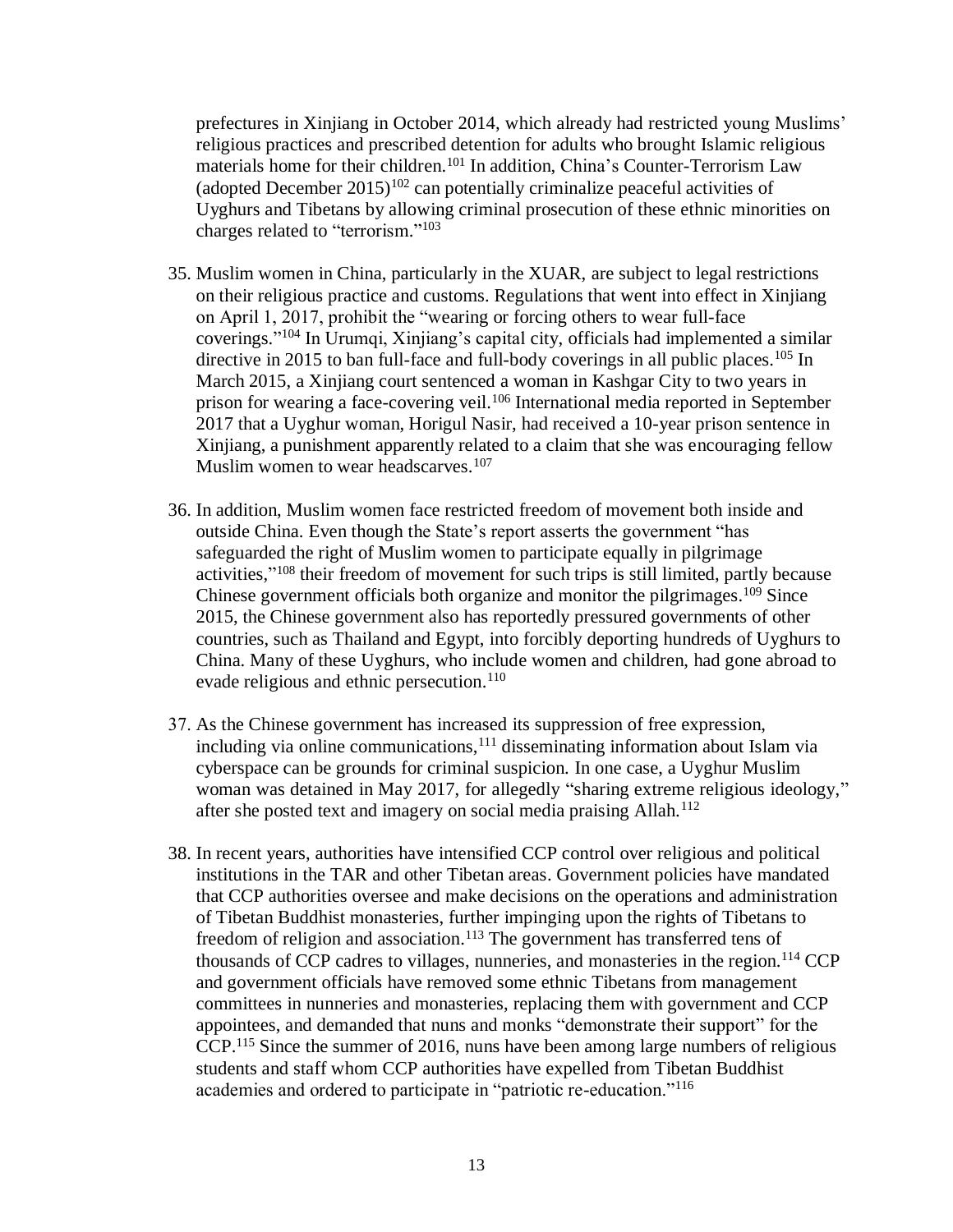39. Chinese authorities have continued to detain and imprison Tibetan nuns and laywomen, with the majority persecuted in violation of their rights to freedom of religion and expression. According to data collected by an NGO that focuses on human rights of ethnic Tibetans, at least 232 female Tibetans, including 133 nuns, were in detention centers or prisons in China, as of August 15, 2017. Most have been charged with offenses that reflect the State's political and religious persecution of Tibetans, including crimes related to "endangering state security," "leaking state secrets," and "intentional injury," a charge tied to self-immolations done by Tibetans in protest against Chinese government policies. <sup>117</sup> The government also criminalizes Tibetans' mere possession of the Dalai Lama's teachings or images, or for praying for his long life.<sup>118</sup> In an example of how such acts are punished, two laywomen were among nine Tibetans given long prison sentences on December 6, 2016, reportedly in connection with a picnic held in July 2015 to celebrate the Dalai Lama's birthday in Ngaba Tibetan and Qiang Autonomous Prefecture in Sichuan Province. The women, Bhonkho Kyi and Tarey Kyi, were sentenced to seven and eight years, respectively, convicted of "inciting separatism," after they had been held incommunicado for months. 119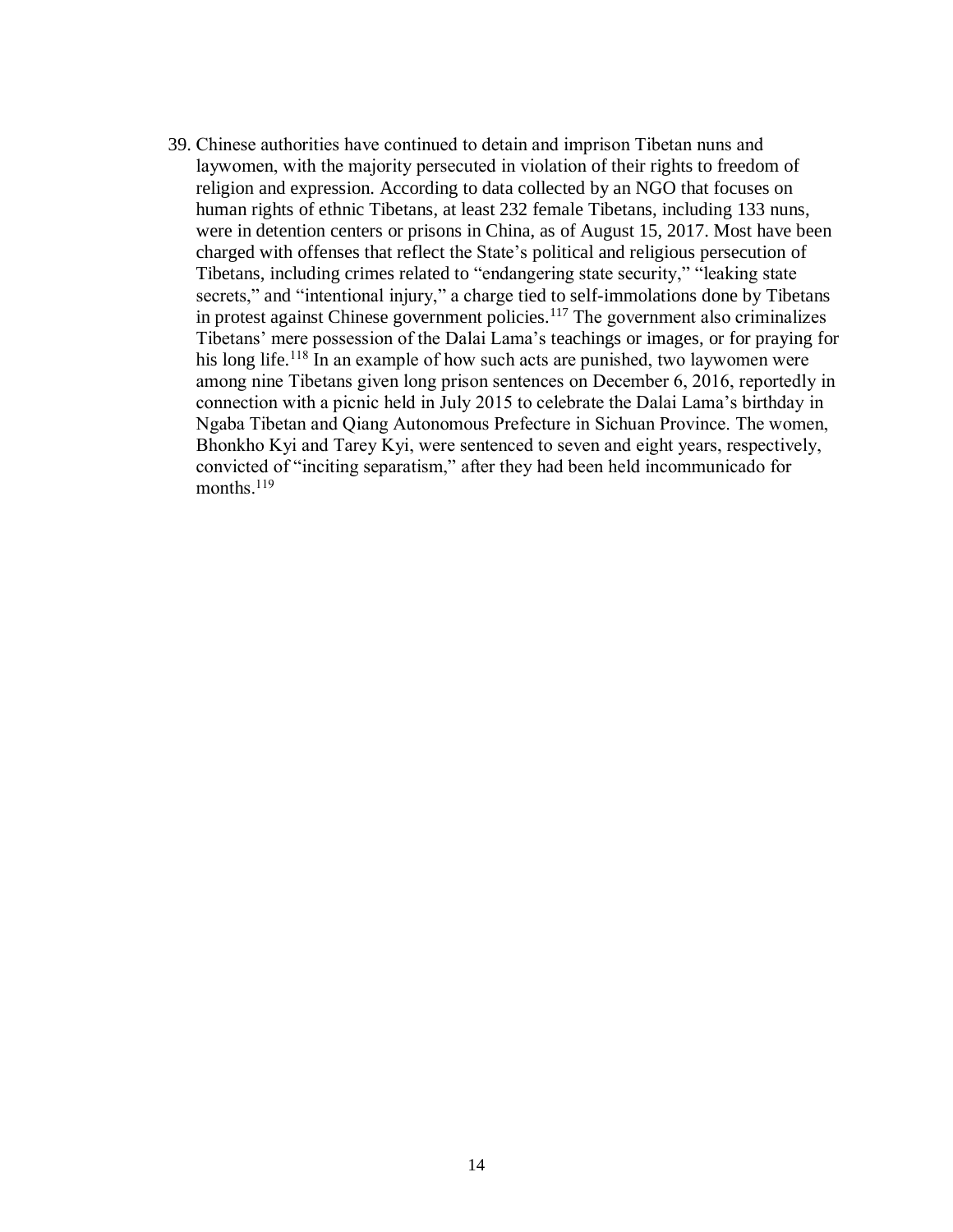#### **Notes**

 $\overline{a}$ <sup>1</sup> Committee on the Elimination of Discrimination Against Women (CEDAW), Concluding observations on the combined seventh and eighth periodic reports of China, November 14, 2014, CEDAW/C/CHN/CO/7-8, [http://tbinternet.ohchr.org/\\_layouts/treatybodyexternal/Download.aspx?symbolno=CEDAW%2fC%2fCHN%2fCO](http://tbinternet.ohchr.org/_layouts/treatybodyexternal/Download.aspx?symbolno=CEDAW%2fC%2fCHN%2fCO%2f7-8&Lang=en) [%2f7-8&Lang=en.](http://tbinternet.ohchr.org/_layouts/treatybodyexternal/Download.aspx?symbolno=CEDAW%2fC%2fCHN%2fCO%2f7-8&Lang=en) 

<sup>2</sup> Committee on the Elimination of Discrimination Against Women (CEDAW), Information received from China on follow-up to the concluding observations, January 10, 2017, CEDAW/C/CHN/CO/7-8/Add.1, [http://tbinternet.ohchr.org/\\_layouts/treatybodyexternal/Download.aspx?symbolno=CEDAW%2fC%2fCHN%2fCO](http://tbinternet.ohchr.org/_layouts/treatybodyexternal/Download.aspx?symbolno=CEDAW%2fC%2fCHN%2fCO%2f7-8%2fAdd.1&Lang=en) [%2f7-8%2fAdd.1&Lang=en.](http://tbinternet.ohchr.org/_layouts/treatybodyexternal/Download.aspx?symbolno=CEDAW%2fC%2fCHN%2fCO%2f7-8%2fAdd.1&Lang=en)

<sup>3</sup> CEDAW, Information received from China on follow-up to the concluding observations, January 10, 2017, para. 3. <sup>4</sup> See, for example: *China Women's News*, "Safeguarding Rural Women's Land Rights and Interests Need New Countermeasures" (保障农村妇女土地权益需要新对策), January 19, 2017,

[http://paper.cnwomen.com.cn/content/2017-01/19/035312.html;](http://paper.cnwomen.com.cn/content/2017-01/19/035312.html) and "Farm Lectures: How to Handle Five Changes in Rural Land? The Relationship Between Hukou and Verification of Rural Land Rights," (农广讲堂: 五种变动农 村土地怎样处理?户口与农村土地确权的关系), April 25, 2017,

[http://www.byagri.gov.cn/byny2011/news/news\\_show.asp?class2\\_id=48&news\\_id=14897.](http://www.byagri.gov.cn/byny2011/news/news_show.asp?class2_id=48&news_id=14897)

 $5 \text{ Å}$  provision in the Opinion states that a land management contract "should reflect the principle of equality between men and women, and effectively protect women's land contract rights." Article 4 (5), "Opinion on Conscientiously Carrying Out the Work of Verifying, Registering, and Certifying Rural Land Contracting and Management Rights" (关于认真做好农村土地承包经营权确权登记颁证工作的意见), January 2015, Ministry of Agriculture, Office of the Central Rural Work Leading Group, Ministry of Finance, Ministry of Land and Resources, and State Council Legislative Affairs Office of State Archives of the People's Republic of China, [http://www.moa.gov.cn/zwllm/tzgg/tz/201502/t20150211\\_4404865.htm.](http://www.moa.gov.cn/zwllm/tzgg/tz/201502/t20150211_4404865.htm)

 $6$  Laws stipulating that men and women, once married, should enjoy equality in land contracting include the "Law on Land Contract in Rural Areas" and "Law on the Protection of the Rights and Interests of Women." Article 6, Law on Land Contract in Rural Areas of the People's Republic of China (2002),

[http://www.npc.gov.cn/englishnpc/Law/2007-12/06/content\\_1382125.htm;](http://www.npc.gov.cn/englishnpc/Law/2007-12/06/content_1382125.htm) Article 33, Law on the Protection of Rights and Interests of Women of the People's Republic of China (amended 2005),

[http://www.npc.gov.cn/englishnpc/Law/2007-12/13/content\\_1384122.htm;](http://www.npc.gov.cn/englishnpc/Law/2007-12/13/content_1384122.htm) CHRD & a Coalition of NGOs, Report Submitted to UN Committee on the Elimination of Discrimination Against Women – September 2014, para. 44, [https://www.nchrd.org/2014/10/report-submitted-to-un-committee-on-the-elimination-of-discrimination-against](https://www.nchrd.org/2014/10/report-submitted-to-un-committee-on-the-elimination-of-discrimination-against-women-september-2014/#_edn102)women-september-2014/# edn102.

<sup>7</sup> Zhang Yinggong: Thoughts and Recommendations for Protecting Rural Women's Land Rights, (张英洪: 维护农 村妇女土地权益的思考与建议), September 13, 2016, [http://www.aisixiang.com/data/101334.html;](http://www.aisixiang.com/data/101334.html) *Xi'an Women Net*, "Investigation on the Protection of Rural Women's Land Contract Rights" (农村妇女土地承包权益保障情况 调), December 19, 2015, [http://www.xianwomen.org.cn/dcxj/9131.htm.](http://www.xianwomen.org.cn/dcxj/9131.htm)

<sup>8</sup> CHRD interviews, April-May 2017.

<sup>9</sup> By custom and practice, a "married out" woman typically loses access to land contracted to the family that she leaves and she does not gain access to land allocated to her husband's family. In a 2014 survey of "married out" village women conducted by an NGO, a majority interviewed had been denied all entitlements and benefits tied to land access, and many divorced and widowed women said that they returned to their native village only to find their land had been appropriated by their family or re-allocated by the government. The deprived "entitlements and benefits" include the allocation of contracted land and homestead land; land compensation and/or resettlement housing (in cases of land appropriation); and land dividends (i.e., collective farming gains). CHRD & a Coalition of NGOs, Report Submitted to UN Committee on the Elimination of Discrimination Against Women – September 2014, paras. 43-47; "Land Issues Concerning Rural Women" (农村妇女土地问题), Appendix 3, CHRD and Coalition of NGOs Report Submitted to CEDAW – October 2014[, https://www.nchrd.org/2014/09/appendix-3-to](https://www.nchrd.org/2014/09/appendix-3-to-chrd-and-coalition-of-ngos-report-submitted-to-cedaw-october-2014/)[chrd-and-coalition-of-ngos-report-submitted-to-cedaw-october-2014/.](https://www.nchrd.org/2014/09/appendix-3-to-chrd-and-coalition-of-ngos-report-submitted-to-cedaw-october-2014/)

<sup>10</sup> *Xi'an Women Net*, "Investigation on the Protection of Rural Women's Land Contract Rights" (农村妇女土地承 包权益保障情况调), December 19, 2015, [http://www.xianwomen.org.cn/dcxj/9131.htm.](http://www.xianwomen.org.cn/dcxj/9131.htm)

<sup>11</sup> Women of China, "ACWF VP Calls for More Land Rights Protection on Tour of China," May 3, 2017, [http://www.womenofchina.cn/womenofchina/html1/news/action/1705/311-1.htm;](http://www.womenofchina.cn/womenofchina/html1/news/action/1705/311-1.htm) World Bank and the National Forest Economic and Development Research Center of the State Forestry Administration of China, "People's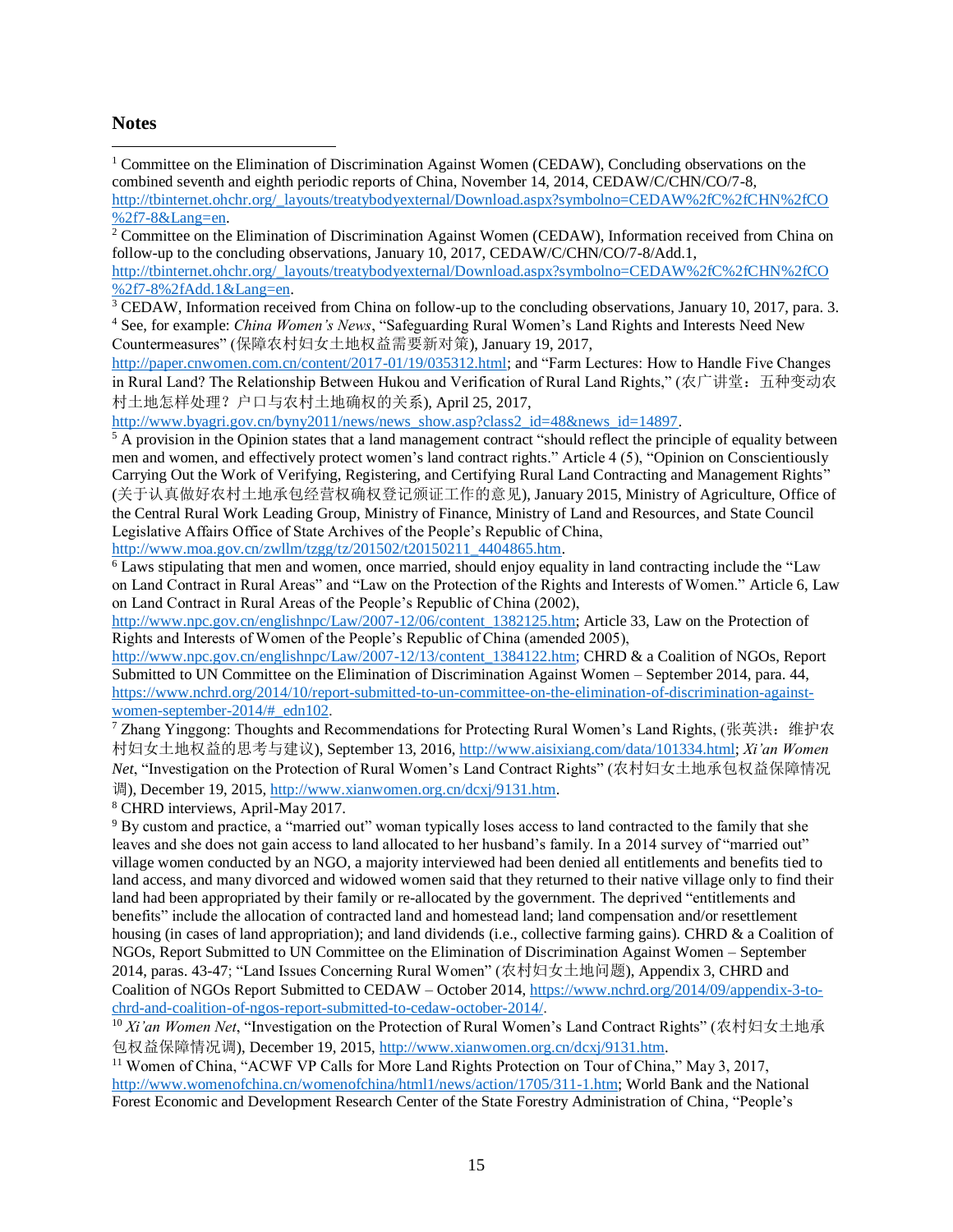$\overline{a}$ Republic of China Gender-Dimensions of Collective Forest Tenure Reform in China," May 2016, [http://documents.worldbank.org/curated/en/232221468260935761/pdf/ACS18496-WP-PUBLIC-Final-Output-has](http://documents.worldbank.org/curated/en/232221468260935761/pdf/ACS18496-WP-PUBLIC-Final-Output-has-been-approved-P150286.pdf)[been-approved-P150286.pdf.](http://documents.worldbank.org/curated/en/232221468260935761/pdf/ACS18496-WP-PUBLIC-Final-Output-has-been-approved-P150286.pdf)

<sup>12</sup> Women of China, "ACWF VP Calls for More Land Rights Protection on Tour of China," May 3, 2017.

<sup>13</sup> CEDAW, Information received from China on follow-up to the concluding observations, January 10, 2017, para. 3.

<sup>14</sup> "Provincial Women's Federation Holding Training Session in Our City on Protecting Rural Women's Land Rights" (省妇联在我市举办农村妇女土地维权培训班), City Information Center, September 2, 2016, [http://www.qqhr.gov.cn/News\\_showGkmlNews.action?messagekey=126591;](http://www.qqhr.gov.cn/News_showGkmlNews.action?messagekey=126591) "National County-level Model

Training Session on Protecting Rural Women's Land Rights Held in Kunming" (全国保障农村妇女土地权益县级 示范培训班在昆明举办), China Women's Federation Research Net, June 30, 2015,

[http://www.wsic.ac.cn/academicnews/87062.htm;](http://www.wsic.ac.cn/academicnews/87062.htm) "Provincial Women's Federation Holds Province-Wide Training on Protecting Rural Women's Rights in Process of Verifying Registration Records of Land Lease Operations in Qiqihar" (省妇联在齐举办全省农村土地承包经营权确权登记颁证中维护农村妇女土地权益培训班), Qiqihar City Women's Net, September 2, 2016, [http://www.qqhrfn.org/article/list/view/id/1039.](http://www.qqhrfn.org/article/list/view/id/1039) The provincial women's federation in Heilongjiang Province, where Qiqihar is located, reportedly conducted training sessions in six cities and counties.

<sup>15</sup> CHRD interviews, April-May 2017.

<sup>16</sup> *Farmers' Daily*, "Grassroots Organizations to Mediate Disputes Over the Legal Bottom Line" (基层组织调处纠 纷莫逾法律底线), May 5, 2017, [http://szb.farmer.com.cn/nmrb/html/2017-05/05/nw.D110000nmrb\\_20170505\\_1-](http://szb.farmer.com.cn/nmrb/html/2017-05/05/nw.D110000nmrb_20170505_1-08.htm?div=-1) [08.htm?div=-1.](http://szb.farmer.com.cn/nmrb/html/2017-05/05/nw.D110000nmrb_20170505_1-08.htm?div=-1)

 $17$  Based on the prior agreement between Ms. Ge and Mr. Wang, she and the couple's son could jointly manage two plots of family land, which were originally under Wang's name. Ms. Ge refused to accept the decision whereby she lost access to her ex-husband's land. She filed a complaint with the local government to retain her contracted land rights, but to no avail. *Farmers' Daily*, "Grassroots organizations to mediate disputes over the legal bottom line" (基 层组织调处纠纷莫逾法律底线), May 5, 2017.

<sup>18</sup> CEDAW, Information received from China on follow-up to the concluding observations, January 10, 2017, para. 3.

<sup>19</sup> Article 51, Law on Land Contract in Rural Areas of the People's Republic of China (2002). [http://www.npc.gov.cn/englishnpc/Law/2007-12/06/content\\_1382125.htm.](http://www.npc.gov.cn/englishnpc/Law/2007-12/06/content_1382125.htm)

<sup>20</sup> CHRD interviews, April 2017.

<sup>21</sup> CHRD interview, April 2017. According to the woman, who is from Dongyang City, the lawyers additionally stated that villagers cannot sue the local government over such matters, and that government officials also will not discuss them.

<sup>22</sup> See, for example: *Caijin*, "Hebei Rural Married Woman Petitions for 8 Years for Land Rights, Carries Mask in Bag to Avoid Being Intercepted [by Police]" (河北农嫁女为求土地权益上访 8 年 包里常备口罩防截访), April 22, 2014, [http://news.ifeng.com/a/20140422/40004431\\_0.shtml.](http://news.ifeng.com/a/20140422/40004431_0.shtml)

<sup>23</sup> See, for example: *Legal Daily*, "Legal Aid Funding" (法律援助经费), September 16, 2015,

[http://www.legaldaily.com.cn/The\\_administration\\_of\\_justice/content/2015-](http://www.legaldaily.com.cn/The_administration_of_justice/content/2015-09/16/content_6272168.htm?node=78174)

[09/16/content\\_6272168.htm?node=78174;](http://www.legaldaily.com.cn/The_administration_of_justice/content/2015-09/16/content_6272168.htm?node=78174) *Legal Daily*, "Sum of Nationwide Legal Aid Funding Over Past 5 Years Reached 7.04 Billion Yuan" (五年全国法律援助经费总额达到 70.4 亿元), September 17, 2015,

[http://www.legaldaily.com.cn/The\\_administration\\_of\\_justice/content/2015-](http://www.legaldaily.com.cn/The_administration_of_justice/content/2015-09/17/content_6272592.htm?node=78113) [09/17/content\\_6272592.htm?node=78113.](http://www.legaldaily.com.cn/The_administration_of_justice/content/2015-09/17/content_6272592.htm?node=78113)

<sup>24</sup> *Legal Daily*, "Over 4,990,000 Legal Aid Cases Handled in Past 5 Years Nationwide" (5 年全国办理法律援助案 件 499 万余件), September 17, 2015, [http://www.legaldaily.com.cn/The\\_administration\\_of\\_justice/content/2015-](http://www.legaldaily.com.cn/The_administration_of_justice/content/2015-09/17/content_6279204.htm?node=54063) [09/17/content\\_6279204.htm?node=54063.](http://www.legaldaily.com.cn/The_administration_of_justice/content/2015-09/17/content_6279204.htm?node=54063)

 $\frac{25}{25}$  The need to expand legal aid to women is stated in a 2015 opinion issued by central authorities that is cited in the follow-up report: "Opinion on Improving the Legal Aid System" (关于完善法律援助制度的意见), June 2015, General Office of the CPC Central Committee and the State Council of the People's Republic of China, [http://news.xinhuanet.com/politics/2015-06/29/c\\_1115759994.htm.](http://news.xinhuanet.com/politics/2015-06/29/c_1115759994.htm)

<sup>26</sup> CHRD interview, April 2017.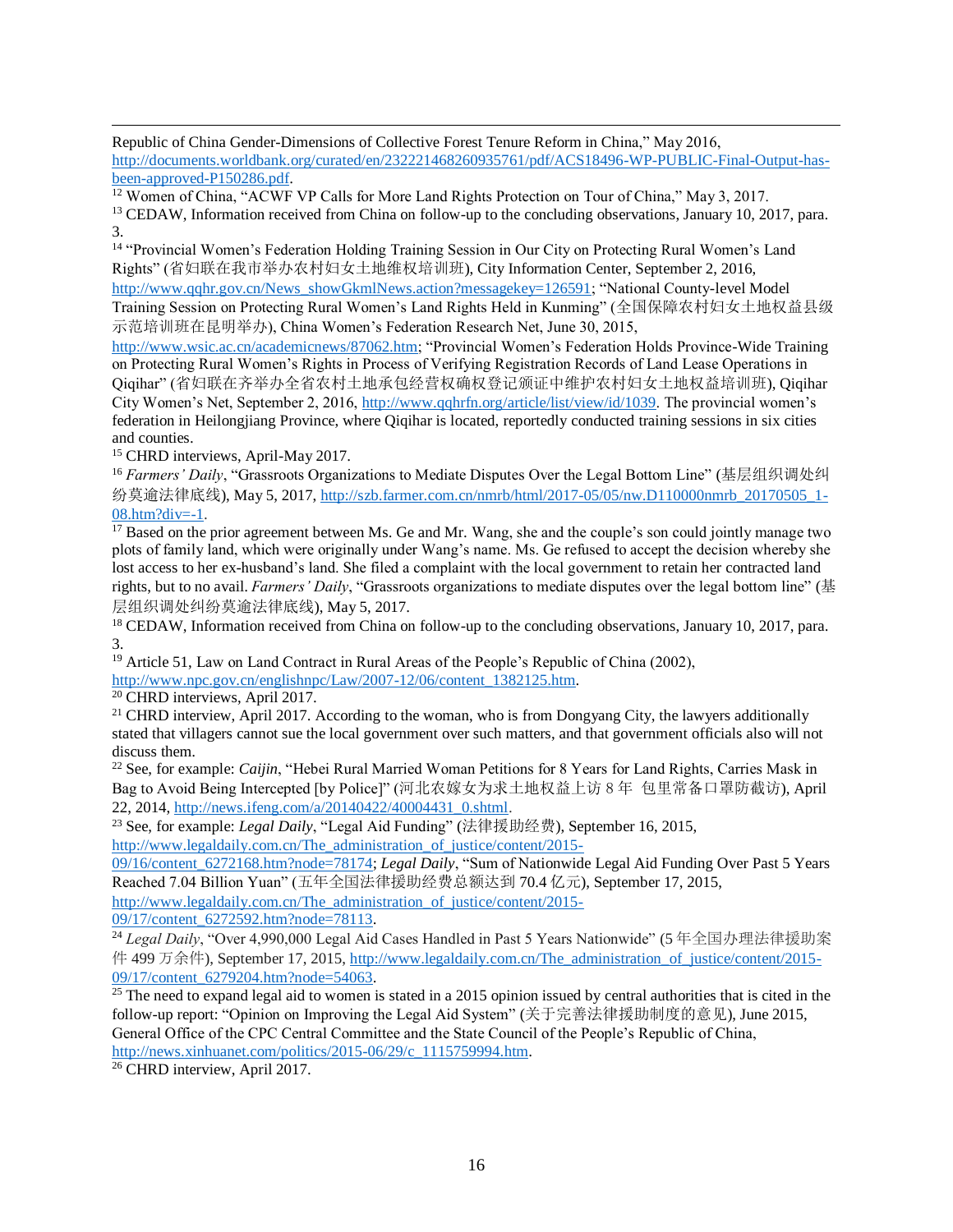$\overline{a}$ <sup>27</sup> See, for example: Rights Defense Network (RDN), "Yuwu, Zhejiang 'Married Out' Women He Zhuqing, Ji Laijuan Petition in Beijing" (浙江义乌农嫁女何竹青、季来娟进京上访被失踪) March 21, 2014, [http://wqw2010.blogspot.hk/2014/03/blog-post\\_3693.html](http://wqw2010.blogspot.hk/2014/03/blog-post_3693.html)*.*

<sup>28</sup> CEDAW, Information received from China on follow-up to the concluding observations, January 10, 2017, para. 4.

<sup>29</sup> Jiamusi Women's Net, "'All-China Women's Federation Legal Aid Action' Project Administrative Measures (Provisional)" ("中国妇女法律援助行动"项目管理办法(暂行) ) March 7, 2014, [http://www.jmsfnw.org/article/list/view/id/143.](http://www.jmsfnw.org/article/list/view/id/143)

<sup>30</sup> CHRD, "They Target My Human Rights Work as a Crime": Annual Report on the Situation of Human Rights Defenders in China (2016), pg. 21, [https://www.nchrd.org/wp-content/uploads/2017/02/They-Target-My-Human-](https://www.nchrd.org/wp-content/uploads/2017/02/They-Target-My-Human-Rights-Work-As-a-Crime-CHRD-Report-on-the-Situation-of-Chinese-Human-Rights-Defenders-2016.pdf)[Rights-Work-As-a-Crime-CHRD-Report-on-the-Situation-of-Chinese-Human-Rights-Defenders-2016.pdf.](https://www.nchrd.org/wp-content/uploads/2017/02/They-Target-My-Human-Rights-Work-As-a-Crime-CHRD-Report-on-the-Situation-of-Chinese-Human-Rights-Defenders-2016.pdf)

<sup>31</sup> RDN, "Announcement of Authorities' Forced Closure of Chinese Women's Rights NGO 'Zhongze Women's Legal Counseling Service Center'" (中国女权NGO"众泽妇女法律咨询服务中心"遭当局强迫宣告解散), January 29, 2016, [http://wqw2010.blogspot.com/2016/01/ngo.html.](http://wqw2010.blogspot.com/2016/01/ngo.html)

<sup>32</sup> CHRD, "UN Women: Press China to Protect, Not Persecute, Women Rights Defenders," September 16, 2015, [https://www.nchrd.org/2015/09/un-women-press-china-to-protect-not-persecute-women-rights-defenders/;](https://www.nchrd.org/2015/09/un-women-press-china-to-protect-not-persecute-women-rights-defenders/) CHRD, "Help Free Chinese Women HRDs on International Women's Day, March 8, 2016,

[https://www.nchrd.org/2016/03/help-free-chinese-women-hrds-on-international-womens-day/.](https://www.nchrd.org/2016/03/help-free-chinese-women-hrds-on-international-womens-day/)

<sup>33</sup> CHRD, "Too Risky to Call Ourselves Defenders": CHRD Annual Report on the Situation of Human Rights Defenders in China (2015)," pg. 10, February 2016,

[https://www.nchrd.org/wp-content/uploads/2016/02/2015\\_CHRD-HRD-REPORT\\_FINAL-ONLINE-1.pdf.](https://www.nchrd.org/wp-content/uploads/2016/02/2015_CHRD-HRD-REPORT_FINAL-ONLINE-1.pdf)

<sup>34</sup> CHRD interview, June 2017. BBC, "China's Feminist Movement: How Far Can They Go?" (中国女权运动: 她 们还能走多远?), September 26, 2017, [http://www.bbc.com/zhongwen/simp/chinese-news-41406010.](http://www.bbc.com/zhongwen/simp/chinese-news-41406010)

<sup>35</sup> *The New York Times*, "China Raids Offices of Rights Group as Crackdown on Activism Continues," March 26, 2015, [https://www.nytimes.com/2015/03/27/world/asia/china-raids-offices-of-rights-group-as-crackdown-on](https://www.nytimes.com/2015/03/27/world/asia/china-raids-offices-of-rights-group-as-crackdown-on-activism-continues.html)[activism-continues.html.](https://www.nytimes.com/2015/03/27/world/asia/china-raids-offices-of-rights-group-as-crackdown-on-activism-continues.html)

 $36$  See, for example: Radio Free Asia (RFA), "First non-governmental legal fund announces cessation of operations after passage of China's 'Charity Law,'" (中国《慈善法》通过后首个民间法律基金宣布停止运行), March 18, 2016, [http://www.rfa.org/mandarin/yataibaodao/renquanfazhi/yf2-03182016100921.html.](http://www.rfa.org/mandarin/yataibaodao/renquanfazhi/yf2-03182016100921.html)

<sup>37</sup> CEDAW, Information received from China on follow-up to the concluding observations, January 10, 2017, para. 6.

<sup>38</sup> CEDAW, Information received from China on follow-up to the concluding observations, January 10, 2017, paras. 6-7. The measures noted in the follow-up report include: Central Politics and Law Committee of the People's Republic of China; "Regulations on Recording and Accountability of Judicial Organ Personnel Investigating Cases" (司法机关内部人员过问案件的记录和责任追究规定), 2015[, http://news.xinhuanet.com/2015-](http://news.xinhuanet.com/2015-03/30/c_1114812926.htm)

[03/30/c\\_1114812926.htm;](http://news.xinhuanet.com/2015-03/30/c_1114812926.htm) Supreme People's Court of the People's Republic of China, "Regarding the Opinion on Deepening Reform of the People's Courts" (People's Court's Fourth Five-Year Reform Program, 2014-2018**) (**关于 全面深化人民法院改革的意见——人民法院第四个五年改革纲要(2014-2018), 2015,

[http://www.chinacourt.org/law/detail/2015/02/id/148096.shtml;](http://www.chinacourt.org/law/detail/2015/02/id/148096.shtml) Supreme People's Court of the People's Republic of China, "Regulations on the Recording, Notification, and Accountability of Leading Cadres Intervention in Judicial Activities and Specific Case Handling" (领导干部干预司法活动、插手具体案件处理的记录、通报和责任追究 规定), 2015, [http://news.xinhuanet.com/2015-03/30/c\\_1114812232.htm;](http://news.xinhuanet.com/2015-03/30/c_1114812232.htm) Supreme People's Procuratorate of the People's Republic of China, "Regarding the Opinion on Deepening Reform of Procuratorates" (2013-2017 Work Plan), (关于深化检察改革的意见, 2013-2017 年工作规划), 2015,

[http://www.spp.gov.cn/zdgz/201502/t20150226\\_91571.shtml;](http://www.spp.gov.cn/zdgz/201502/t20150226_91571.shtml) Supreme People's Procuratorate of the People's Republic of China, "Several Provisions on Strengthening Internal Supervision Over Law Enforcement and Case Handling Activities and Preventing Such Interference" (关于加强执法办案活动内部监督防止说情等干扰的若干 规定), 2014, [http://jcy.wuhai.gov.cn/jfjd/703.jhtml.](http://jcy.wuhai.gov.cn/jfjd/703.jhtml)

<sup>39</sup> CHRD & a Coalition of Chinese NGOs, Joint Civil Society Report Submitted to UN Committee against Torture – October 2015, paras. 41-48, [https://www.nchrd.org/2015/11/joint-civil-society-report-submitted-to-un-committee](https://www.nchrd.org/2015/11/joint-civil-society-report-submitted-to-un-committee-against-torture-october-2015/#Part2)[against-torture-october-2015/#Part2.](https://www.nchrd.org/2015/11/joint-civil-society-report-submitted-to-un-committee-against-torture-october-2015/#Part2)

<sup>40</sup> CEDAW, Information received from China on follow-up to the concluding observations, January 10, 2017, para. 7.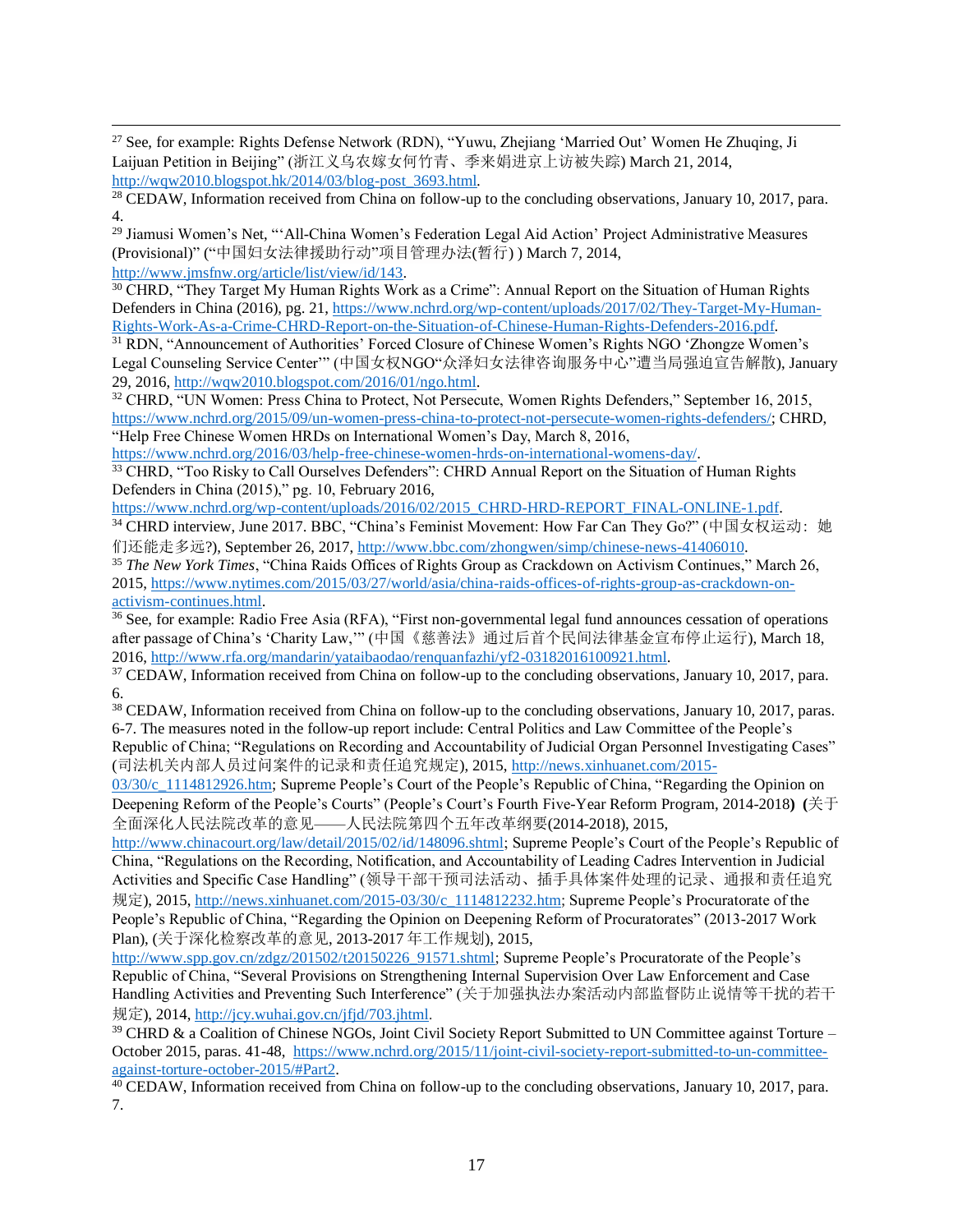<sup>41</sup> *The Wall Street Journal*, China Real Time Report (blog), "China's Exodus of Judges," Wall Street Journal, May 4, 2015, [https://blogs.wsj.com/chinarealtime/2015/05/04/what-a-stubborn-exodus-of-judges-means-for-legal-reform](https://blogs.wsj.com/chinarealtime/2015/05/04/what-a-stubborn-exodus-of-judges-means-for-legal-reform-in-china/)[in-china/;](https://blogs.wsj.com/chinarealtime/2015/05/04/what-a-stubborn-exodus-of-judges-means-for-legal-reform-in-china/) *Southern Weekend*, "Shortage of Judges, Court Panic: Things Are Changing" (法官慌, 法官慌: 事情正 在起变化), April 17, 2015, [http://www.infzm.com/content/108892.2016;](http://www.infzm.com/content/108892.2016) Consensus Net, "Judicial Reforms Are Coming, Why Do Judges Still Want to Resign?" (司法改革来了,法官为何还要辞职), April 16, 2015; [http://news.ifeng.com/a/20150417/43573932\\_0.shtml.](http://news.ifeng.com/a/20150417/43573932_0.shtml)

<sup>42</sup> This statement echoed a June 2014 editorial published in the *Global Times*, a CCP media mouthpiece, which said that the goal of improving "judicial justice" in reforms does not mean that China is moving toward judicial independence or separation of political powers. Reuters, "China's top judge warns courts on judicial independence," January 15, 2017, [http://www.reuters.com/article/us-china-policy-law-idUSKBN14Z07B;](http://www.reuters.com/article/us-china-policy-law-idUSKBN14Z07B) *Global Times*, "Judicial Reform Will Not Fall Into Liberals' Semantic Trap" (社评:司法改革不会掉入自由派的语境), June 17, 2014, [http://opinion.huanqiu.com/editorial/2014-06/5022031.html.](http://opinion.huanqiu.com/editorial/2014-06/5022031.html)

<sup>43</sup> CHRD & a Coalition of Chinese NGOs, Joint Civil Society Report Submitted to UN Committee against Torture – October 2015, para. 46.

<sup>44</sup> Response by the Government to the Committee against Torture's List of issues, 2015, para. 28 (1), [http://tbinternet.ohchr.org/\\_layouts/treatybodyexternal/Download.aspx?symbolno=INT%2fCAT%2fRLI%2fCHN%](http://tbinternet.ohchr.org/_layouts/treatybodyexternal/Download.aspx?symbolno=INT%2fCAT%2fRLI%2fCHN%2f22225&Lang=en) [2f22225&Lang=en.](http://tbinternet.ohchr.org/_layouts/treatybodyexternal/Download.aspx?symbolno=INT%2fCAT%2fRLI%2fCHN%2f22225&Lang=en)

<sup>45</sup> Xinhua, "CCP Central Committee Decision concerning Some Major Questions in Comprehensively Moving Governing the Country According to the law Forward," October 30, 2014,

[https://chinacopyrightandmedia.wordpress.com/2014/10/28/ccp-central-committee-decision-concerning-some](https://chinacopyrightandmedia.wordpress.com/2014/10/28/ccp-central-committee-decision-concerning-some-major-questions-in-comprehensively-moving-governing-the-country-according-to-the-law-forward/)[major-questions-in-comprehensively-moving-governing-the-country-according-to-the-law-forward/.](https://chinacopyrightandmedia.wordpress.com/2014/10/28/ccp-central-committee-decision-concerning-some-major-questions-in-comprehensively-moving-governing-the-country-according-to-the-law-forward/)

<sup>46</sup> Reuters, "With legal reforms, China wants less interfering in cases, fewer death penalty crimes," March 9, 2014, [http://www.reuters.com/article/us-china-parliament-legal-idUSBREA2804S20140309;](http://www.reuters.com/article/us-china-parliament-legal-idUSBREA2804S20140309) *The Diplomat*, "China's

Legal Reform: A Balancing Act," March 12, 2014, [http://thediplomat.com/2014/03/chinas-legal-reform-a](http://thediplomat.com/2014/03/chinas-legal-reform-a-balancing-act/)[balancing-act/;](http://thediplomat.com/2014/03/chinas-legal-reform-a-balancing-act/) Reuters, "China unveils legal reform plans, but says party to remain in control," October 28, 2014, [http://www.reuters.com/article/us-china-politics-law-idUSKBN0IH17G20141028.](http://www.reuters.com/article/us-china-politics-law-idUSKBN0IH17G20141028)

<sup>47</sup> For information on the crackdown, see: CHRD, Individuals Affected by July 9 Crackdown on Rights Lawyers, [https://www.nchrd.org/2015/07/individuals-affected-by-july-10-crackdown-on-rights-lawyers/.](https://www.nchrd.org/2015/07/individuals-affected-by-july-10-crackdown-on-rights-lawyers/)

<sup>48</sup> CHRD, Prisoner of Conscience – Wang Yu (王宇), [https://www.nchrd.org/2015/07/prisoner-of-conscience-wang](https://www.nchrd.org/2015/07/prisoner-of-conscience-wang-yu/)[yu/.](https://www.nchrd.org/2015/07/prisoner-of-conscience-wang-yu/)

<sup>49</sup> People's Daily, "Tracking Case of Beijing Fengrui Law Firm: Director Zhou Shifeng Confesses" (北京锋锐 律所案追踪:律所主任周世锋认罪忏悔), July 19, 2015, [http://politics.people.com.cn/n/2015/0719/c1001-](http://politics.people.com.cn/n/2015/0719/c1001-27325554.html) [27325554.html.](http://politics.people.com.cn/n/2015/0719/c1001-27325554.html)

<sup>50</sup> CHRD, Prisoner of Conscience – Zhao Wei (赵威), [https://www.nchrd.org/2016/01/zhao-wei/.](https://www.nchrd.org/2016/01/zhao-wei/)

<sup>51</sup> Lawyer Li Heping (李和平) was detained for over 21 months before being tried for "subversion of state power" on April 25, 2017, and subsequently revealed that he was subjected to various forms of torture while in police custody. Li was issued a prison sentence of three years, suspended for four years. CHRD, Prisoner of Conscience – Li Heping (李和平), [https://www.nchrd.org/2015/08/prisoner-of-conscience-li-heping/.](https://www.nchrd.org/2015/08/prisoner-of-conscience-li-heping/)

<sup>52</sup> CHRD interview, April 2017.

 $\overline{a}$ 

<sup>53</sup> *South China Morning Post*, "Young Chinese legal activist 'regrets' civil rights activism," July 11, 2016, [http://www.scmp.com/news/china/policies-politics/article/1988501/young-chinese-legal-activist-regrets-civil-rights.](http://www.scmp.com/news/china/policies-politics/article/1988501/young-chinese-legal-activist-regrets-civil-rights) <sup>54</sup> RFA, "After release on bail, Zhao Wei admits for the first time that she was coerced into confessing as a

compromise, and feels frightened over her future" (赵威取保后首次自白 承认被逼妥协对未来感恐惧), May 1, 2017, [http://www.rfa.org/cantonese/news/zhao-05012017094304.html.](http://www.rfa.org/cantonese/news/zhao-05012017094304.html)

<sup>55</sup> CHRD interviews, March 2017. Human Rights Watch, "Dangerous Meditation: China's Campaign Against Falungong" (2002), [https://www.hrw.org/reports/2002/china/index.htm#TopOfPage.](https://www.hrw.org/reports/2002/china/index.htm#TopOfPage)

<sup>56</sup> CHRD interviews, March 2017.

 $57$  Zou Wenyu (邹稳玉), a retired teacher from Pingjiang County, Hunan Province, was detained by national security officers on June 19, 2015, after speaking about Falun Gong. Already disabled from abuse she suffered in a reeducation through labor camp, Zou's health worsened at Yunxi District Detention Center in Yueyang City, to the point where she was no longer able to care for herself. Authorities rejected her family's requests to release Zou on medical bail, and a court, influenced by the local 610 Office, sentenced Zou to prison. RDN, "Rights Defense Network: Monthly Report on Incarcerated Political Criminals and Prisoners of Conscience in Mainland China" (维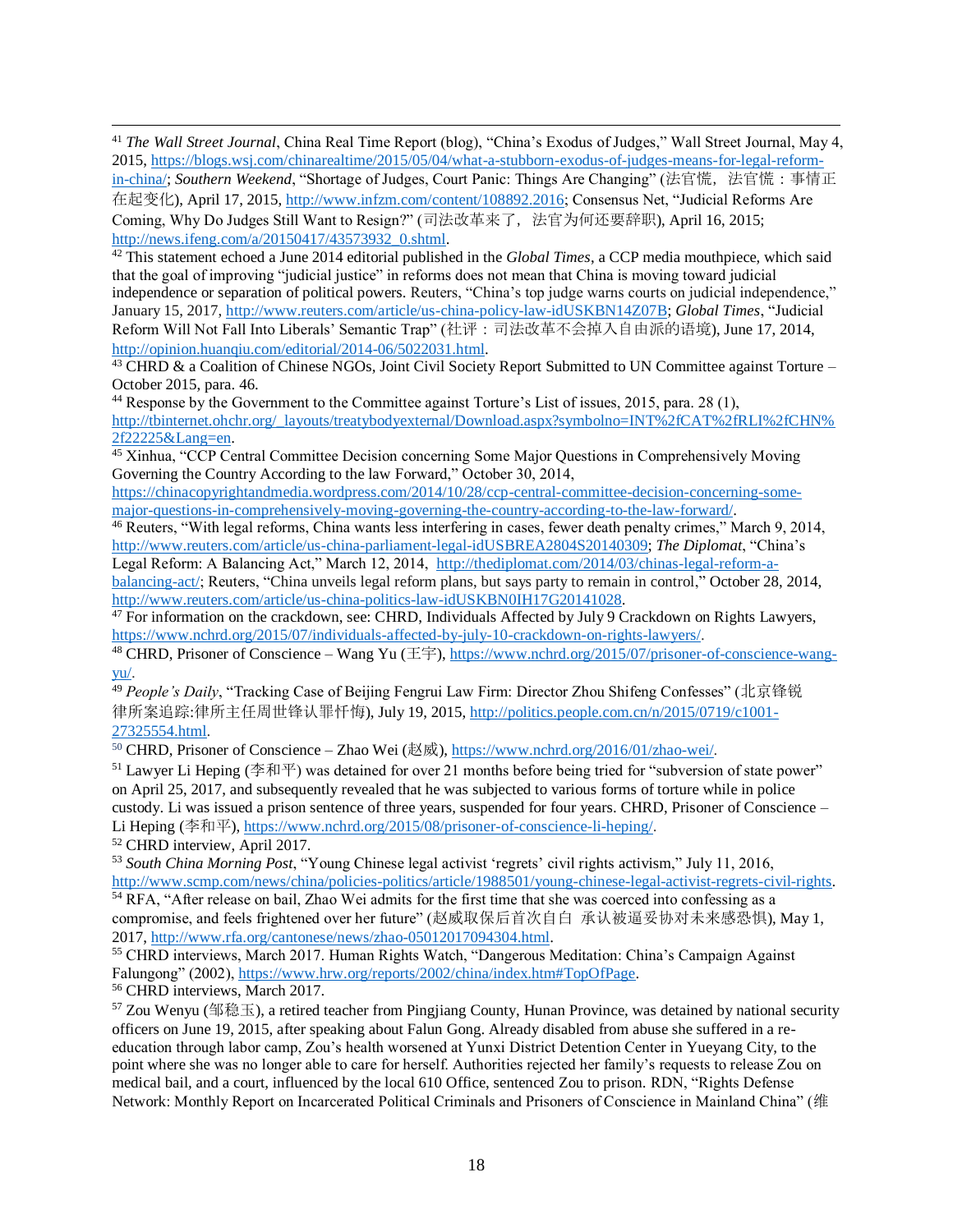权网:中国大陆已判在押政治犯、良心犯月度报告), April 30, 2017, [http://wqw2010.blogspot.com/2017/04/2017430-391\\_43.html.](http://wqw2010.blogspot.com/2017/04/2017430-391_43.html)

 $\overline{a}$ 

 $58$  Gong Baomei (宫宝美), from Bengbu City in Anhui Province, was taken into custody on October 10, 2014, by personnel from a local 610 Office and national security officers, who also raided her home and confiscated many of Gong's possessions. On May 18, 2015, Ms. Gong was sentenced to prison by the Linbi County People's Court. RDN, "Rights Defense Network: Monthly Report on Incarcerated Political Criminals and Prisoners of Conscience in Mainland China" (维权网:中国大陆已判在押政治犯、良心犯月度报告), March 31, 2017, [http://wqw2010.blogspot.com/2017/03/2017331-386\\_31.html.](http://wqw2010.blogspot.com/2017/03/2017331-386_31.html)

<sup>59</sup> CEDAW, Information received from China on follow-up to the concluding observations, January 10, 2017, item 3, para. 8.

<sup>60</sup> United Nations Economic and Social Council, "United Nations Targets for Proportion of Women in Leadership and Decision-Making Positions" (Information Paper), [http://www.legco.gov.hk/yr02-](http://www.legco.gov.hk/yr02-03/english/panels/ha/papers/ha0314cb2-1636-1e.pdf)

[03/english/panels/ha/papers/ha0314cb2-1636-1e.pdf;](http://www.legco.gov.hk/yr02-03/english/panels/ha/papers/ha0314cb2-1636-1e.pdf) China's National Program for Women's Development (2011-2020), [http://www.womenofchina.cn/womenofchina/html1/source/1502/998-1.htm;](http://www.womenofchina.cn/womenofchina/html1/source/1502/998-1.htm) National Bureau of Statistics, "2014 Statistical Report on the Implementation of 'China's National Program for Women's Development (2011-2020)'" (2014年《中国妇女发展纲要 (2011-2020年)》实施情况统计报告), November 27, 2015, Chap. 4 Sec. 4, [http://www.stats.gov.cn/tjsj/zxfb/201511/t20151127\\_1282257.html.](http://www.stats.gov.cn/tjsj/zxfb/201511/t20151127_1282257.html)

 $61$  Ms. Li Bin (李斌) has been Director of the Health and Family Planning Commission since 2013, the year the body was created, and Ms. Hu Zejun (胡泽君), who took office in April 2017, is Auditor General of the Audit Commission. See: Central People's Government of the People's Republic of China (中华人民共和国中央人民政 府), [http://www.gov.cn/guowuyuan/index.htm.](http://www.gov.cn/guowuyuan/index.htm)

 $62$  Brookings, "Status of China's women leaders on the eve of 19<sup>th</sup> Party Congress," March 30, 2017, [https://www.brookings.edu/opinions/status-of-chinas-women-leaders-on-the-eve-of-19th-party-congress/.](https://www.brookings.edu/opinions/status-of-chinas-women-leaders-on-the-eve-of-19th-party-congress/) 

<sup>63</sup> Election Law of the National People's Congress and Local People's Congresses at All Levels of the People's Republic of China (授权发布:中华人民共和国全国人民代表大会和地方各级人民代表大会选举法), (1979, amended 2015), [http://news.xinhuanet.com/legal/2015-08/30/c\\_128180126.htm.](http://news.xinhuanet.com/legal/2015-08/30/c_128180126.htm)

<sup>64</sup> National Bureau of Statistics, "Number of Deputies to All the Previous National People's Congresses," China Statistical Yearbook 2014, Table 24–1, [http://www.stats.gov.cn/tjsj/ndsj/2014/indexeh.htm.](http://www.stats.gov.cn/tjsj/ndsj/2014/indexeh.htm)

<sup>65</sup> National Bureau of Statistics, "2014 Statistical Report on the Implementation of the 'China Women's Development Plan 2011-2020" (2014 年《中国妇女发展纲要(2011-2020 年)》实施情况统计报告).

<sup>66</sup> Since the 7<sup>th</sup> National People's Congress, each NPC's last session has passed a decision prescribing various requirements for electing delegates to the next NPC. NPC Observer, "More Women, Fewer Cadres: A Preview of Next NPC's Composition," March 16, 2017, [https://npcobserver.com/2017/03/16/more-women-fewer-cadres-a](https://npcobserver.com/2017/03/16/more-women-fewer-cadres-a-preview-of-next-npcs-composition/)[preview-of-next-npcs-composition/.](https://npcobserver.com/2017/03/16/more-women-fewer-cadres-a-preview-of-next-npcs-composition/)

<sup>67</sup> "Decision of the 5<sup>th</sup> Session of the 12<sup>th</sup> National People's Congress on the Representation and Election of the 13<sup>th</sup> National People's Congress" (第十二届全国人民代表大会第五次会议关于第十三届全国人民代表大会代表名 额和选举问题的决定), March 15, 2017, http://www.npc.gov.cn/npc/xinwen/2017-03/15/content\_2018912.htm.

<sup>68</sup> Articles 15, Organic Law on Villagers Committees of the People's Republic of China (中华人民共和国村民委员 会组织法), 2010 (amended), [http://www.gov.cn/flfg/2010-10/28/content\\_1732986.htm.](http://www.gov.cn/flfg/2010-10/28/content_1732986.htm) Article 9 in the Organic Law, promulgated in 1998, only set out that the committees "shall include an *appropriate* number of women" (see: [http://www.npc.gov.cn/englishnpc/Law/2007-12/11/content\\_1383542.htm\)](http://www.npc.gov.cn/englishnpc/Law/2007-12/11/content_1383542.htm).

<sup>69</sup> National Bureau of Statistics, "2014 Statistical Report on The Implementation of the 'China Women's Development Plan 2011-2020'" (2014 年《中国妇女发展纲要 (2011-2020 年)》实施情况统计报告), November 27, 2015, Chap. 4 Sec. 4; People's CPPCC Net, "Village Committee End of Term Elections Should Raise the Percentage of Women," (村委会换届选举应提高女性比例), March 3, 2014, [http://epaper.rmzxb.com.cn/detail.aspx?id=331957.](http://epaper.rmzxb.com.cn/detail.aspx?id=331957)

<sup>70</sup> RDN, "China Election Monitor (2015), No. 4, Discrimination Against Women in Government-Led Village Election in Anxin County, Baoding City, Hebei" (中国选举观察(2015)之四——河北保定安新县政府指导的 村官选举歧视妇女(图)(之二)), April 6, 2015, [http://wqw2010.blogspot.ca/2015/04/2015\\_6.html;](http://wqw2010.blogspot.ca/2015/04/2015_6.html) RDN, "China Election Monitor (2014), No. 63, Discrimination Against Women in Government-Led Election in Quanzhou County, Guilin City, Guangxi" (中国选举观察(2014)之六十三——广西桂林全州县政府指导的村官选举欺 视妇女), February 15, 2015, [http://wqw2010.blogspot.ca/2015/02/2014\\_15.html;](http://wqw2010.blogspot.ca/2015/02/2014_15.html) RDN, "China Election Monitor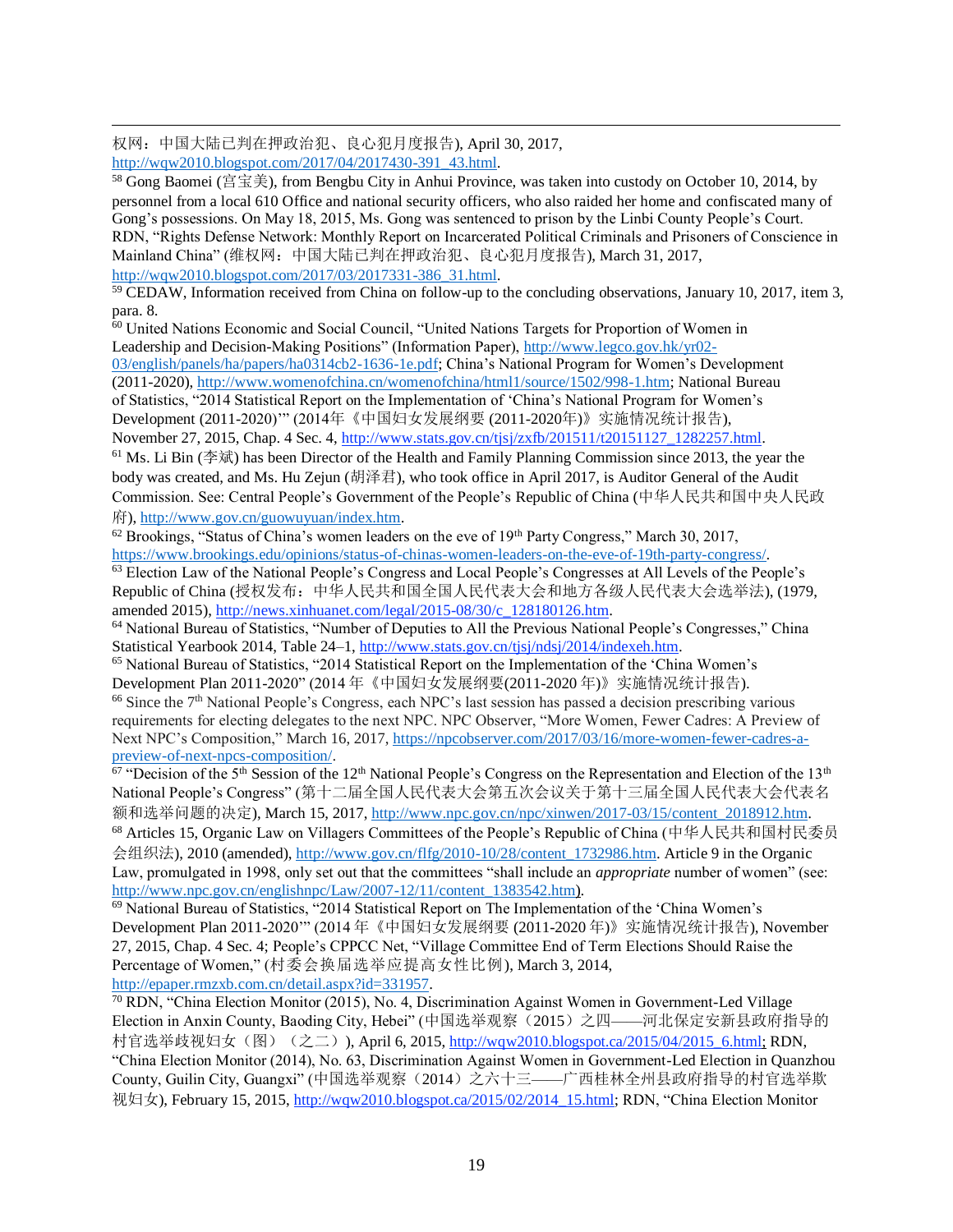$\overline{a}$ (2014) No. 60, Discrimination Against Women in Government-Led Village Official Election in Ye County, Henan" (中国选举观察(2014)之六十——河南省叶县政府指导的村官选举欺视妇女), January 25, 2015, [http://wqw2010.blogspot.ca/2015/01/2014\\_25.html.](http://wqw2010.blogspot.ca/2015/01/2014_25.html)

<sup>71</sup> Information Office of the State Council of the People's Republic of China, National Human Rights Action Plan (2016-2020), Item 3(2), September 29, 2016[, http://news.xinhuanet.com/politics/2016-09/29/c\\_129305934\\_7.htm.](http://news.xinhuanet.com/politics/2016-09/29/c_129305934_7.htm)

 $72$  People's CPPCC Net, "Village Committee End of Term Elections Should Raise the Percentage of Women" (村委 会换届选举应提高女性比例), March 3, 2014, [http://www.rmzxb.com.cn/2014qglh/hsy/zz/300930.shtml.](http://www.rmzxb.com.cn/2014qglh/hsy/zz/300930.shtml)

<sup>73</sup> "Urban resident committees" were formerly called "neighborhood committees." Asian Development Bank, "Country Gender Assessment: People's Republic of China," December 2006, pg. 54,

[http://www.adb.org/sites/default/files/institutional-document/32230/cga-prc.pdf.](http://www.adb.org/sites/default/files/institutional-document/32230/cga-prc.pdf)

<sup>74</sup> National Bureau of Statistics, "2014 Statistical Report on The Implementation of the 'China Women's Development Plan 2011-2020" (2014 年《中国妇女发展纲要(2011-2020 年)》实施情况统计报告), November 27, 2015, Chap. 4 Sec. 4.

<sup>75</sup> Asian Development Bank, "Country Gender Assessment: People's Republic of China," December 2006, pg. 54. <sup>76</sup> CHRD & a Coalition of NGOs, Report Submitted to UN Committee on the Elimination of Discrimination Against Women – September 2014, para. 26.

<sup>77</sup> RFA, "Woman Beaten in China's Sichuan After Trying To Run in Local Election," November 2, 2016, [http://www.rfa.org/english/news/china/woman-beaten-in-chinas-sichuan-after-trying-to-run-in-local-election-](http://www.rfa.org/english/news/china/woman-beaten-in-chinas-sichuan-after-trying-to-run-in-local-election-11022016121020.html)[11022016121020.html.](http://www.rfa.org/english/news/china/woman-beaten-in-chinas-sichuan-after-trying-to-run-in-local-election-11022016121020.html)

<sup>78</sup> RFA, "Sichuan Independent Candidate Wang Yicui Detained, Candidate Information Activities Again Blocked in Beijing" (独立参选人王义翠被拘 北京再有竞选人宣传活动受阻), November 9, 2016,

[http://www.rfa.org/mandarin/yataibaodao/renquanfazhi/yf1-11092016111828.html.](http://www.rfa.org/mandarin/yataibaodao/renquanfazhi/yf1-11092016111828.html)

<sup>79</sup> RDN, "Beijing People's Congress (58 People) Independent Candidates: Strongly Protest the Beating by Thugs of Beijing Independent Candidate Li Meiging" (北京人大代表(58人)独立候选人: 强烈抗议黑社会成员殴打北 京独立候选人李美青), November 10, 2016, [http://wqw2010.blogspot.com/2016/11/58\\_10.html;](http://wqw2010.blogspot.com/2016/11/58_10.html) RFA, "Rights

Defenders Li Meiqing Severely Beaten, Li Huanjun Pledges to Again Block Xi Jinping Motorcade" (维权人士李美 青被殴打 李焕君誓言再拦习近平车队), April 3, 2017,

[http://www.rfa.org/mandarin/yataibaodao/renquanfazhi/ql2-04032017105855.html.](http://www.rfa.org/mandarin/yataibaodao/renquanfazhi/ql2-04032017105855.html)

<sup>80</sup> CHRD interview, July 2017.

<sup>81</sup> CHRD, Prisoner of Conscience – Liu Ping, [https://www.nchrd.org/2013/11/prisoner-of-conscience-liu-ping/.](https://www.nchrd.org/2013/11/prisoner-of-conscience-liu-ping/)

<sup>82</sup> CHRD, Li Biyun (李碧云): Submission to UN – February 13, 2015[, https://www.nchrd.org/2015/03/submission](https://www.nchrd.org/2015/03/submission-to-un-on-li-biyun-february-2015/)[to-un-on-li-biyun-february-2015/;](https://www.nchrd.org/2015/03/submission-to-un-on-li-biyun-february-2015/) RDN, "Guangdong Independent Candidate, Human Rights Defender Li Biyun Attacked and Injured, Police Do Not Respond to Report, Block Her From Going to Hospital for Exam and Treatment" (广东独立候选人、人权捍卫者李碧云遇袭受伤,报案警方不给回执,并被阻止去医院检查治疗) , August 26, 2015[, http://wqw2010.blogspot.com/2015/08/blog-post\\_931.html.](http://wqw2010.blogspot.com/2015/08/blog-post_931.html)

83 CHRD, Watch List of Detainees and Prisoners of Conscience in Need of Medical Attention,

[https://www.nchrd.org/2014/06/medical-watch-list-of-chinese-detainees/.](https://www.nchrd.org/2014/06/medical-watch-list-of-chinese-detainees/)

<sup>84</sup> RFA, "As a Woman, I Wanted to Stand Up And Run For District People's Congress," March 17, 2017, [http://www.rfa.org/english/women/guangdong-activist-03172017151542.html.](http://www.rfa.org/english/women/guangdong-activist-03172017151542.html)

<sup>85</sup> CHRD, *China Human Rights Briefing February 7-13, 2012*, February 15, 2012,

[https://www.nchrd.org/2012/02/china-human-rights-briefing-february-7-13-2012/;](https://www.nchrd.org/2012/02/china-human-rights-briefing-february-7-13-2012/) 64 Tianwang, "NPC Director Approves Chengdu [Authorities'] Handling of Beating Case of Independent Candidate" (人大主任批复 成都处理 独立候选人被打案), April 1, 2012, [http://www.64tianwang.com/bencandy.php?fid-7-id-9555-page-1.htm;](http://www.64tianwang.com/bencandy.php?fid-7-id-9555-page-1.htm) Jiang Jing Blog, "Criminal Charges" (刑事控告书), July 11, 2013[, http://blog.people.com.cn/article/1373532042637.html.](http://blog.people.com.cn/article/1373532042637.html) <sup>86</sup> On October 14, 2016, Beijing police blocked Nippon Television journalists from seeing Ye Jinghuan of Xicheng District after she and 17 others issued an open letter that same day declaring their intention to run in elections. RDN, "China Elections Monitor (2016), No. 21: Japanese TV (NTV) Blocked From Meeting Beijing Independent Candidate Ye Jinghuan" (中国选举观察 (2016) 之二十一:日本电视 (NTV) 采访北京独立候选人野靖环受阻); RDN, "China Elections Monitor (2016) No. 21: 18 Independent Candidates in Beijing Issue Joint Declaration of Their Intent to Participate in Elections" (中国选举观察 (2016) 之二十一:北京 18 位独立候选人联名发出参选宣 言), October 14, 2016, [http://wqw2010.blogspot.ca/2016/10/201618.html.](http://wqw2010.blogspot.ca/2016/10/201618.html)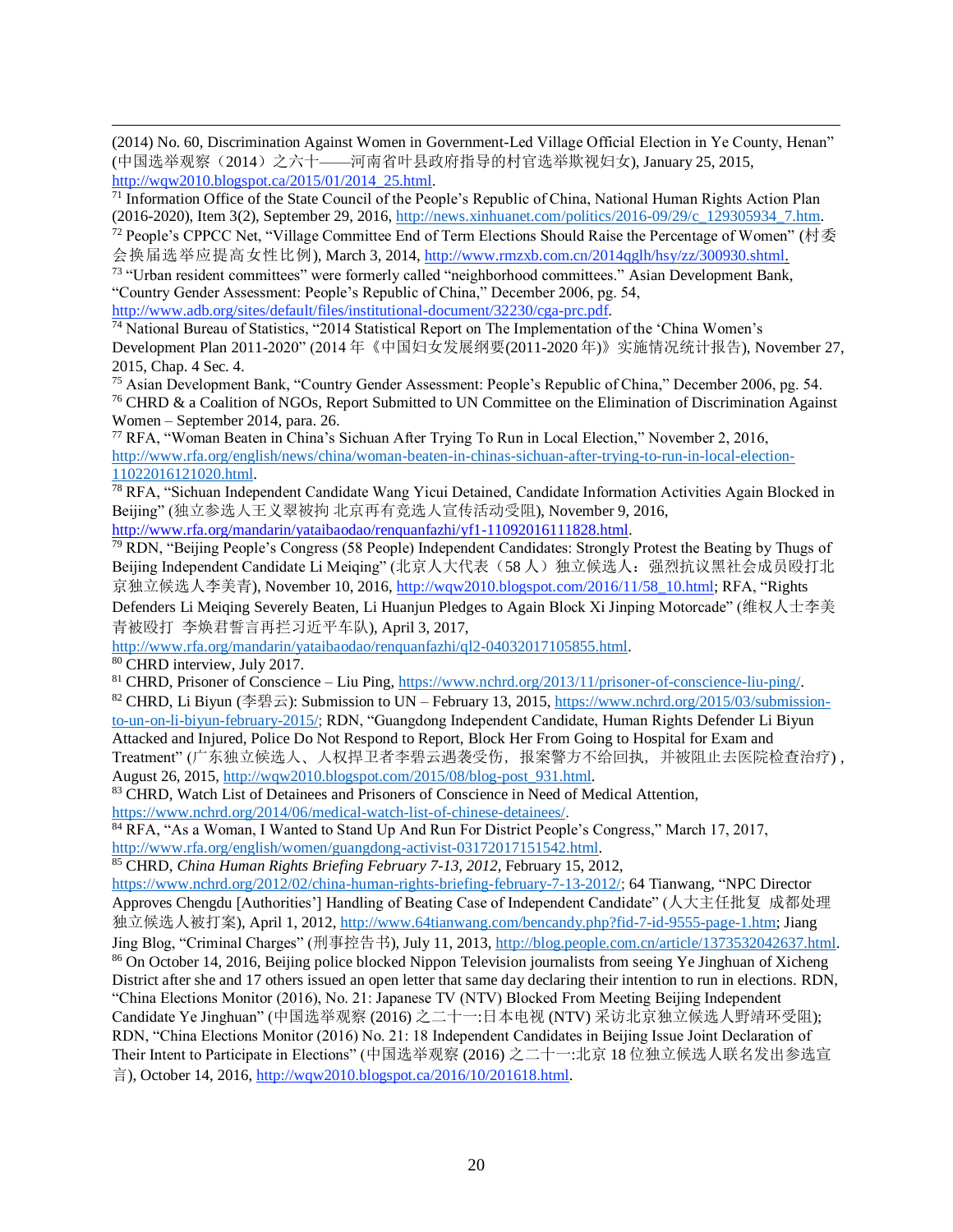<sup>87</sup> On October 24, 2016, Beijing police blocked candidates, including Ye Jinghuan (note 82) and 11 other women, from gathering at the Dongcheng District home of another prospective female candidate, Yang Lingyun, where they were to be interviewed by Nippon Television journalists and take part in a campaign event. The day before, police had warned Yang that police officers would monitor her home for "trouble," and that interviews with foreign media would not be allowed. CHRD, *China Human Rights Briefing October 21-November 3, 2016*,

 $\overline{a}$ 

[https://www.nchrd.org/2016/11/chrb-candidates-obstructed-in-violation-of-chinese-election-law-1021-113-2016/.](https://www.nchrd.org/2016/11/chrb-candidates-obstructed-in-violation-of-chinese-election-law-1021-113-2016/)  <sup>88</sup> On November 1, 2016, several prospective candidates witnessed police preventing Fan Sujun, a woman in her 80s who had intended to run, from leaving her home to take part in a campaign activity. CHRD, *China Human Rights Briefing October 21-November 3, 2016*.

<sup>89</sup> In early November 2016, authorities in Fangshan District, Beijing, followed and prevented Liu Huizhen from meeting with voters and participating in a rally. Reportedly, Liu was the only individual to make it on the ballot as an independent candidate for the elections in Beijing, among approximately 60 who had tried to register. On November 17, just prior to the voting, plainclothes police and/or hired thugs blocked a BBC journalist from interviewing Liu at her home, and forced the journalist to leave the area. After the election had taken place, the journalist was eventually able to interview Liu. While Liu spoke openly to him about the benefits of democratic governance, she declined to comment on the suppression that she faced prior to the election, admitting that discussing that issue would pose a risk to her. RDN, "Beijing Fangshan District Independent Candidate Liu Huizhen November 8, 2016, Record of Movements: Personal Freedom Restricted" (北京房山区独立候选人刘惠珍 2016 年 11 月八日出行记:人身自由遭侵害), November 9, 2016, [http://wqw2010.blogspot.com/2016/11/2016118.html;](http://wqw2010.blogspot.com/2016/11/2016118.html) *Financial Times*, "Lone Beijing Independent Intimidated Ahead of China Elections," November 4, 2016, [https://www.ft.com/content/ccac1148-a248-11e6-82c3-4351ce86813f;](https://www.ft.com/content/ccac1148-a248-11e6-82c3-4351ce86813f) *Associated Press*, "China Harasses Independent Candidates for Low-Level Offices," November 15, 2016,

[http://bigstory.ap.org/article/e6ac147b9f4e4489a1e682348478d18b/china-harasses-independent-candidates-low](http://bigstory.ap.org/article/e6ac147b9f4e4489a1e682348478d18b/china-harasses-independent-candidates-low-level-offices)[level-offices;](http://bigstory.ap.org/article/e6ac147b9f4e4489a1e682348478d18b/china-harasses-independent-candidates-low-level-offices) *BBC*, "BBC stopped from visiting China independent candidate," November 17, 2016, [http://www.bbc.com/news/av/world-asia-38005603/bbc-tries-to-visit-china-candidate;](http://www.bbc.com/news/av/world-asia-38005603/bbc-tries-to-visit-china-candidate) *BBC*, "BBC returns to wouldbe China candidate," November 24, 2016, [http://www.bbc.com/news/av/world-asia-china-38081966/bbc-returns-to](http://www.bbc.com/news/av/world-asia-china-38081966/bbc-returns-to-would-be-china-candidate)[would-be-china-candidate.](http://www.bbc.com/news/av/world-asia-china-38081966/bbc-returns-to-would-be-china-candidate)

<sup>90</sup> Wu Lijuan, who had campaigned to run in her local election in Qianjiang City in Hubei Province, said that police had instructed residents to cut off communication with her and not vote for her, according to a foreign media report from November 2016. *The New York Times*, "'We have a Fake Election': China Disrupts Local Campaigns," November 15, 2016, [http://www.nytimes.com/2016/11/16/world/asia/beijing-china-local-elections.html.](http://www.nytimes.com/2016/11/16/world/asia/beijing-china-local-elections.html)

<sup>91</sup> At the time of this submission, Jiang Chengfen, an activist from Hanyuan County in Sichuan Province, is being detained partly in retaliation for campaigning as an independent candidate in 2016. Jiang was taken into custody on December 1, 2016, and formally arrested on January 6, 2017, on a charge of "picking quarrels and provoking trouble." Besides trying to run in her local election, Jiang has conducted advocacy related to, among other issues, land rights and household registration (*hukou*) and her child's education. RDN, "Lawyer Chang Boyang: Introducing Case of Jiang Chengfen of Sichuan" (常伯阳律师: 四川姜成芬案情介绍), May 20, 2017, [http://wqw2010.blogspot.fr/2017/05/blog-post\\_95.html?spref=tw.](http://wqw2010.blogspot.fr/2017/05/blog-post_95.html?spref=tw)

92 CEDAW, Information received from China on follow-up to the concluding observations, January 10, 2017, para. 12.

<sup>93</sup> International Campaign for Tibet, "New conditions for Village Committees candidates exclude Tibetans who 'secretly' hold sympathy for the 'Dalai Clique,'" September 25, 2014, [https://www.savetibet.org/new-conditions](https://www.savetibet.org/new-conditions-for-village-committees-candidates-exclude-tibetans-who-secretly-hold-sympathy-for-the-dalai-clique/)[for-village-committees-candidates-exclude-tibetans-who-secretly-hold-sympathy-for-the-dalai-clique/.](https://www.savetibet.org/new-conditions-for-village-committees-candidates-exclude-tibetans-who-secretly-hold-sympathy-for-the-dalai-clique/) <sup>94</sup> CHRD interview, May 2017.

<sup>95</sup> Research conducted by Chinese activist of data on civil affairs participation of ethnic female minorities in China. The following is a fuller breakdown of regional-level CCP committee members and/or in government positions (chairpersons and vice chairpersons) in China's five ethnic autonomous regions: *Xinjiang* - Standing Committee of the CCP 9<sup>th</sup> Session: 15 total members, no ethnic minority females; Committee Representatives of the CCP 8<sup>th</sup> Session: 26 total, no ethnic minority females; and Government: 10 total, no ethnic minority females; *TAR* - Standing Committee of CCP 9<sup>th</sup> Session: 16 total, no ethnic minority females; Committee Members of the CCP 9<sup>th</sup> Session: six total, no ethnic minority females; and Government: 14 total, one ethnic minority female (vice chair); *Inner Mongolia* - Standing Committee of the CCP 10<sup>th</sup> Session: 13 total, one ethnic minority female (vice secretary); and Government: nine total, two ethnic minority females; *Guangxi* - Standing Committee of the CCP 11<sup>th</sup> Session: 15 total, one ethnic minority female; Government: nine total, no ethnic minority females; *Ningxia* - Standing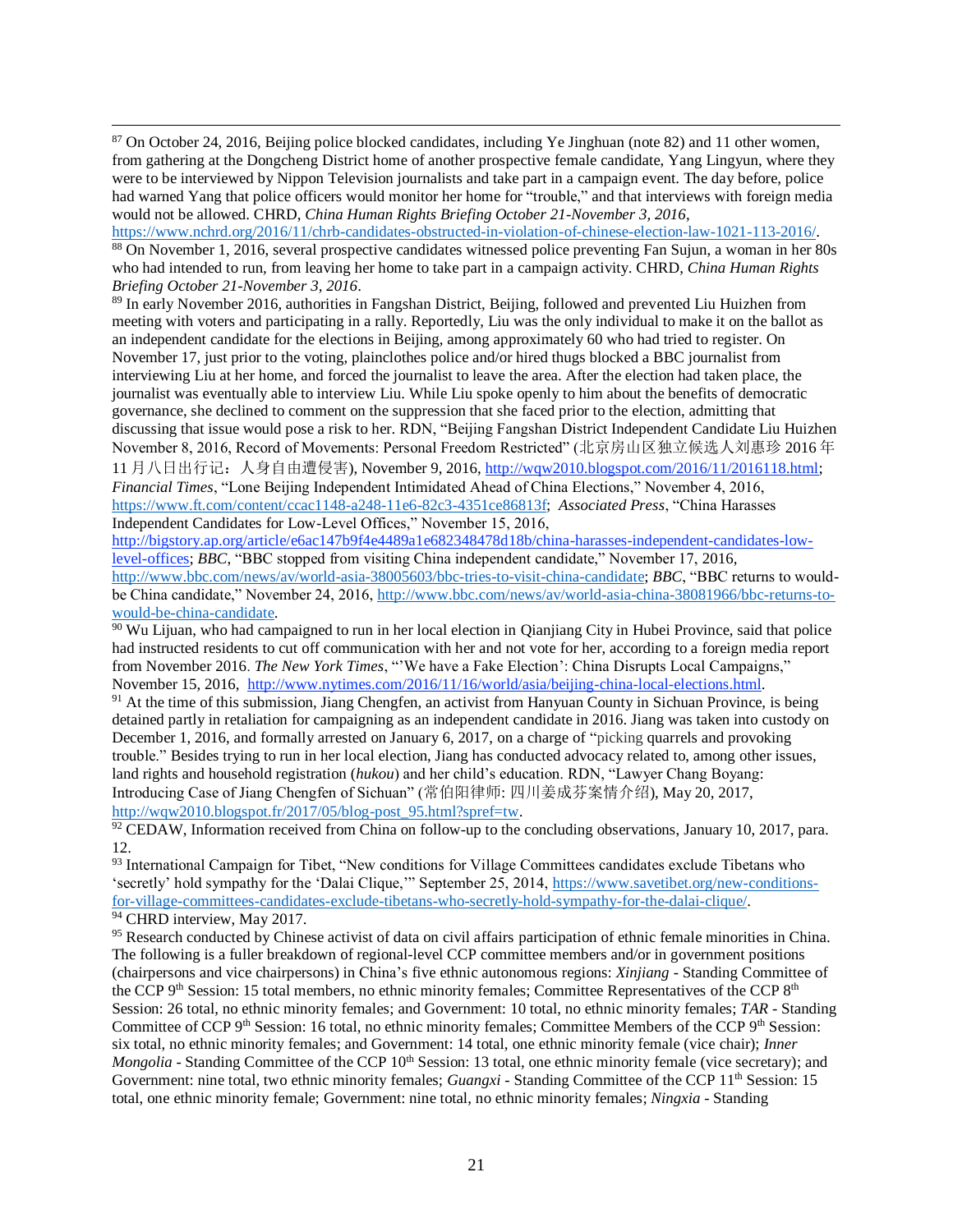Committee of the CCP 12<sup>th</sup> Session: 12 total, one ethnic minority female; Government: eight total, one ethnic minority female.

 $\overline{a}$ 

<sup>96</sup> The Chinese government also did not provide relevant and specific data on ethnic minority women's political participation in its January 2017 report submitted to the Committee on the Elimination of Racial Discrimination (CERD). The most recent instance of China providing any such data to a UN treaty body was in January 2012, in the government's report to CEDAW, which included some totals and proportions of ethnic minority women in the NPC, CPPCC, and local governments, but only as of 2008-09. CEDAW, Combined Seventh and Eighth Periodic Report of States Parties – China, Consideration of Reports Submitted by States Parties under Article 18 of the Convention on the Elimination of All Forms of Discrimination against Women, January 20, 2012, CEDAW/C/CHN/7-8, para. 132, [http://tbinternet.ohchr.org/\\_layouts/treatybodyexternal/Download.aspx?symbolno=CEDAW%2fC%2fCHN%2f7-](http://tbinternet.ohchr.org/_layouts/treatybodyexternal/Download.aspx?symbolno=CEDAW%2fC%2fCHN%2f7-8&Lang=en) [8&Lang=en.](http://tbinternet.ohchr.org/_layouts/treatybodyexternal/Download.aspx?symbolno=CEDAW%2fC%2fCHN%2f7-8&Lang=en)

 $97$  CHRD interviews, May 2017. In preparing this submission, researchers decided not to file requests to try to obtain disaggregated data on ethnic minority women's representation. Such requests can be made through China's Open Government Information (OGI) system, a State channel provided for citizens to seek data that has not been made public. The main reason requests were not filed is that applicants may be vulnerable to retaliation by authorities. Chinese citizens who have previously sought data through the OGI system, such as prior to China's 2015 review by the Committee against Torture, were interrogated, harassed, and detained by police in retaliation. The risk of reprisal has only increased in China's current political climate. For more information, see: CHRD, "NGO Mid-Term Assessment Report of China's 2nd Universal Periodic Review," pg. 63, November 2016.

98 CEDAW, Information received from China on follow-up to the concluding observations, January 10, 2017, para. 14.

<sup>99</sup> For example, though Article 27 of the National Security Law (July 2015) states that the government protects freedom of religion, the law also includes provisions on restricting and criminalizing religious or other spiritual practice, such as by "punishing the exploitation of religion to conduct illegal and criminal activities" and "maintaining the normal order of religious activities." National Security Law of the People's Republic of China, July 2015, [http://news.xinhuanet.com/legal/2015-07/01/c\\_1115787801\\_3.htm.](http://news.xinhuanet.com/legal/2015-07/01/c_1115787801_3.htm) For a general analysis of current conditions for religious expression by Tibetans and Uyghurs, see: CHRD, "NGO Mid-Term Assessment Report of China's 2nd Universal Periodic Review," pgs. 49-52, November 2016.

<sup>100</sup> Sina.com, "Xinjiang introduces new regulations: parents prohibited from forcing children to participate in religion" (新疆出台新规:禁止家长诱导强迫孩子参加宗教), October 13, 2016, [https://news.sina.cn/gn/2016-10-](https://news.sina.cn/gn/2016-10-13/detail-ifxwvpaq1123464.d.html?vt=4&pos=108) [13/detail-ifxwvpaq1123464.d.html?vt=4&pos=108;](https://news.sina.cn/gn/2016-10-13/detail-ifxwvpaq1123464.d.html?vt=4&pos=108) CHRD, *China Human Rights Briefing October 14-20, 2016*, [https://www.nchrd.org/2016/10/chrb-anti-corruption-activist-imprisoned-police-put-down-mass-environmental](https://www.nchrd.org/2016/10/chrb-anti-corruption-activist-imprisoned-police-put-down-mass-environmental-protests-in-xian-1014-20-2016/)[protests-in-xian-1014-20-2016/.](https://www.nchrd.org/2016/10/chrb-anti-corruption-activist-imprisoned-police-put-down-mass-environmental-protests-in-xian-1014-20-2016/) 

<sup>101</sup> RFA, "China Clamps Down on 'Underage Religion' Among Muslim Uyghurs," October 30, 2014, [http://www.rfa.org/english/news/uyghur/underage-10302014120731.html.](http://www.rfa.org/english/news/uyghur/underage-10302014120731.html)

<sup>102</sup> Counter-Terrorism Law of the People's Republic of China (中华人民共和国反恐怖主义法), December 2015, [http://news.xinhuanet.com/politics/2015-12/27/c\\_128571798.htm.](http://news.xinhuanet.com/politics/2015-12/27/c_128571798.htm)

<sup>103</sup> For more information, see: Uyghur Human Rights Project, "BRIEFING: China's New Counter-Terrorism Law and Its Human Rights Implications for the Uyghur People," February 1, 2016, [http://uhrp.org/press-release/briefing](http://uhrp.org/press-release/briefing-chinas-new-counter-terrorism-law-and-its-human-rights-implications-uyghur)[chinas-new-counter-terrorism-law-and-its-human-rights-implications-uyghur;](http://uhrp.org/press-release/briefing-chinas-new-counter-terrorism-law-and-its-human-rights-implications-uyghur) "Dangers of China's counterterrorism law for Tibetans and Uyghurs," International Campaign for Tibet and International Federation for Human Rights (FIDH), November 2016, [https://www.savetibet.org/wp-content/uploads/2016/11/FIDH-ICT-Chinas-new](https://www.savetibet.org/wp-content/uploads/2016/11/FIDH-ICT-Chinas-new-counter-terrorism-law-Implications-and-Dangers-for-Tibetans-and-Uyghurs-15-11-2016-FINAL.pdf)[counter-terrorism-law-Implications-and-Dangers-for-Tibetans-and-Uyghurs-15-11-2016-FINAL.pdf.](https://www.savetibet.org/wp-content/uploads/2016/11/FIDH-ICT-Chinas-new-counter-terrorism-law-Implications-and-Dangers-for-Tibetans-and-Uyghurs-15-11-2016-FINAL.pdf)

<sup>104</sup> *CNN*, "Why China is banning beards and veils in Xinjiang," March 31, 2017,

[http://www.cnn.com/2017/03/31/asia/china-xinjiang-new-rules/;](http://www.cnn.com/2017/03/31/asia/china-xinjiang-new-rules/) "Regulations on Extremism in Xinjiang Uyghur Autonomous Region" (新疆维吾尔自治区去极端化条例),

[http://xj.people.com.cn/n2/2017/0330/c186332-29942874.html.](http://xj.people.com.cn/n2/2017/0330/c186332-29942874.html)

<sup>105</sup> The ban is enforced in schools, hospitals, public transportation, government buildings, and businesses. A fine of up to approximately 800 USD or criminal charges can be imposed on individuals who refuse to comply with the rule on covering the body and veil. *People's Daily*, "Public Places in Urumqi Ban Full Body and Face-Covering Veils" (乌鲁木齐市公共场所将禁止穿戴蒙面罩袍), January 17, 2015, [http://politics.people.com.cn/n/2015/0117/c1001-](http://politics.people.com.cn/n/2015/0117/c1001-26403482.html) [26403482.html.](http://politics.people.com.cn/n/2015/0117/c1001-26403482.html)

<sup>106</sup> Beyond the rights deprivation of placing rules on religious dress, such restrictions limit the capacity of Muslim women to fully participate in society, including as students or working professionals, since they must adjust their